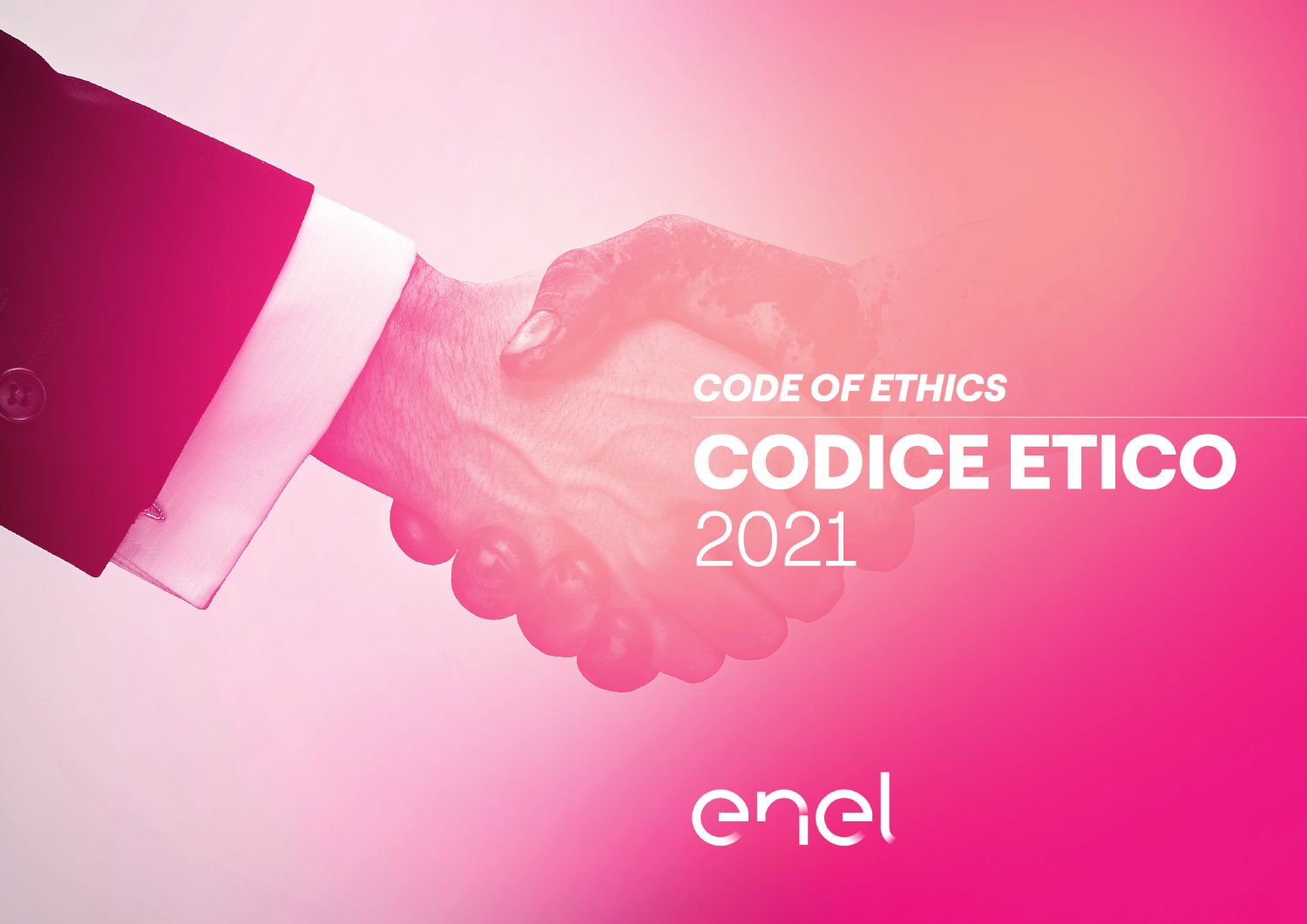Tutti gli stakeholder di Enel possono segnalare ogni violazione o sospetto di violazione del Codice Etico alla Funzione Audit. Le segnalazioni possono essere inviate con le seguenti modalità:

- tramite web o numero verde come indicato alla pagina web del Codice Etico Enel www.enel.com/it/investitori/sostenibilita/temi-performance-sostenibilita/principi-base/codice-etico.
- lettera all'indirizzo: Enel Funzione Audit Codice Etico Via Dalmazia, 15 00198 Roma

All Enel's stakeholders can report a violation or suspected violation of the Code of Ethics to the Audit Function. The reports can be sent with the following methods:

- over the Web or using the toll-free number shown on the Enel Code of Ethics web page www.enel.com/investors/sustainability/sustainability-topics-and-performances/principles-underpinning-our-work/code-ethics.
- by sending a letter to the following address: Enel Audit Function Code of Ethics Via Dalmazia, 15 00198 Rome, ITALY

## CODICE ETICO *CODE OF ETHICS*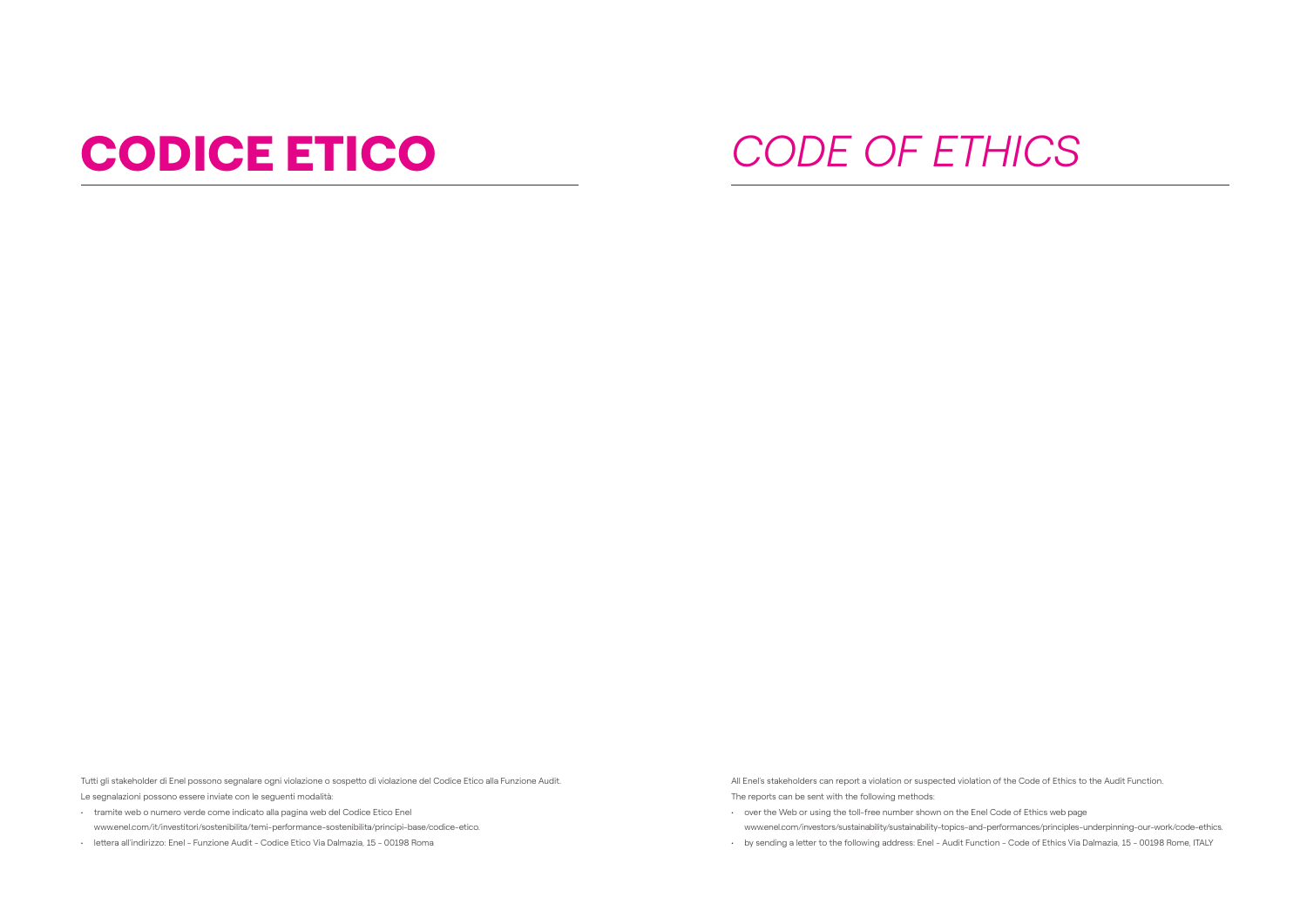# 1 Introduzione

## *1 Introduction*

Questo Codice esprime gli impegni e le responsabilità etiche nella conduzione degli affari e delle attività aziendali assunti dalle persone di Enel SpA e delle Società del Gruppo comprese Associazioni, Fondi e Fondazioni di cui Enel è Fonte istitutiva<sup>1</sup>, siano essi amministratori, dipendenti e collaboratori in ogni accezione di tali entità giuridiche.

Enel punta alla creazione di un valore sostenibile e condiviso con tutti i propri stakeholder, interni ed esterni, innovando e perseguendo l'eccellenza lungo l'intera catena del valore dei business in cui opera.

Il tutto in coerenza con il proprio *Purpose: "Open Power for a brighter future: we empower sustainable progress"* e la propria *Mission*:

- aprire l'energia a più persone nel mondo;
- aprire l'energia alle nuove tecnologie;
- aprire a nuove forme di gestione dell'energia per tutti i consumatori;
- aprire l'energia a nuovi usi;
- aprire l'energia a nuove collaborazioni;

## TUTELA DEL DIALOGO TRASPARENTE VERSO GLI STAKEHOLDER

Enel aspira a mantenere e sviluppare il rapporto di fiducia con i suoi stakeholder, cioè con quelle categorie di individui, gruppi o istituzioni il cui apporto è richiesto per realizzare la missione di Enel o che hanno comunque un interesse in gioco nel suo perseguimento.

Sono stakeholder coloro che hanno un interesse

diretto o indiretto nell'attività del Gruppo quali ad esempio le imprese e le associazioni di categoria, i clienti, la comunità finanziaria, le istituzioni nazionali e internazionali, la società civile e le comunità locali, i media, i dipendenti, i fornitori, gli appaltatori nonché le organizzazioni e Istituzioni che li rappresentano, i partner intesi come persone fisiche o giuridiche che hanno un interesse verso Enel per lo sviluppo congiunto di nuovi progetti.

### COMPORTAMENTI NON ETICI

Nella condotta degli affari i comportamenti non etici compromettono il rapporto di fiducia tra Enel e i suoi stakeholder. Non sono etici, e favoriscono l'assunzione di atteggiamenti ostili nei confronti dell'impresa, i comportamenti di chiunque, singolo od organizzazione, cerchi di appropriarsi dei benefici della collaborazione altrui, sfruttando posizioni di forza.

## IL VALORE DELLA REPUTAZIONE E DEI DOVERI FIDUCIARI

La buona reputazione è una risorsa immateriale essenziale che all'esterno favorisce gli investimenti della comunità finanziaria, una relazione durevole con i clienti, l'attrazione dei migliori talenti, la fiducia dei fornitori, l'affidabilità verso i creditori e all'interno viene alimentata da un clima collaborativo e un approccio lavorativo aperto all'inclusione di tutte le diversità.

*This Code expresses the ethical commitments and responsibilities in the performance of business activities and corporate operations assumed by the people of Enel SpA and of the Group companies, including Associations, Funds and Foundations Enel is the basis of establishment<sup>1</sup>, whether they be directors, employees, or collaborators, in every definition of said legal entities.*

*Enel is focused on creating value that is sustainable and shared with all its internal and external stakeholders, innovating and pursuing excellence throughout the entire value chain of the businesses in which it operates.* 

*Enel pursues this goal in line with its corporate purpose: "Open Power for a brighter future: we empower sustainable progress," and with its Mission:* 

- *• open power for more people worldwide;*
- *• open power for new technologies;*
- *• open power for new ways to manage services for people;*
- *• open power for new uses;*
- *• open power for new partnerships;*

## *PROTECTION OF TRANSPARENT DIALO-GUE WITH STAKEHOLDERS*

*Enel aspires to maintain and develop the relationship of trust with its stakeholders, meaning those categories of people, groups or institutions whose contribution is essential to the achievement of Enel's mission or who have a vested interest in the pursuit of that mission.*

*Stakeholders are those parties with a direct or indirect interest in the Group's business, such as companies and trade associations, customers, the financial community, national and international institutions, civil society and local communities, the media, employees, suppliers, contractors and the organizations and institutions that represent them, partners construed as natural persons or legal entities having an interest in Enel related to the joint development of new projects.*

#### *UNETHICAL BEHAVIORS*

*Unethical behaviors in business operations harm the relationship of trust between Enel and its stakeholders. Behaviors of any individual or organization that attempt to appropriate the benefits of the work of others by exploiting positions of strength are unethical and they lead to the assumption of hostile attitudes in relation to the Company.*

## *THE VALUE OF REPUTATION AND FIDU-CIARY DUTIES*

*A good reputation is an essential intangible resource that, in external terms, favors investment by the financial community, enduring customer relationships, attraction of the best talent, trust among suppliers, and reliability towards creditors, while inside the organization it is fueled by a collaborative climate with a work approach that is open to the inclusion of all diversities.*

<sup>1</sup> Nel seguito si indicheranno con "Enel", Enel SpA e tutte le Società del Gruppo comprese Associazioni, Fondi e Fondazioni di cui Enel è Fonte Istitutiva

*<sup>1</sup> Hereinafter "Enel" refers to Enel SpA and all the companies in the Group, including Associations, Funds, and Foundations wherein Enel is the basis of establishment.*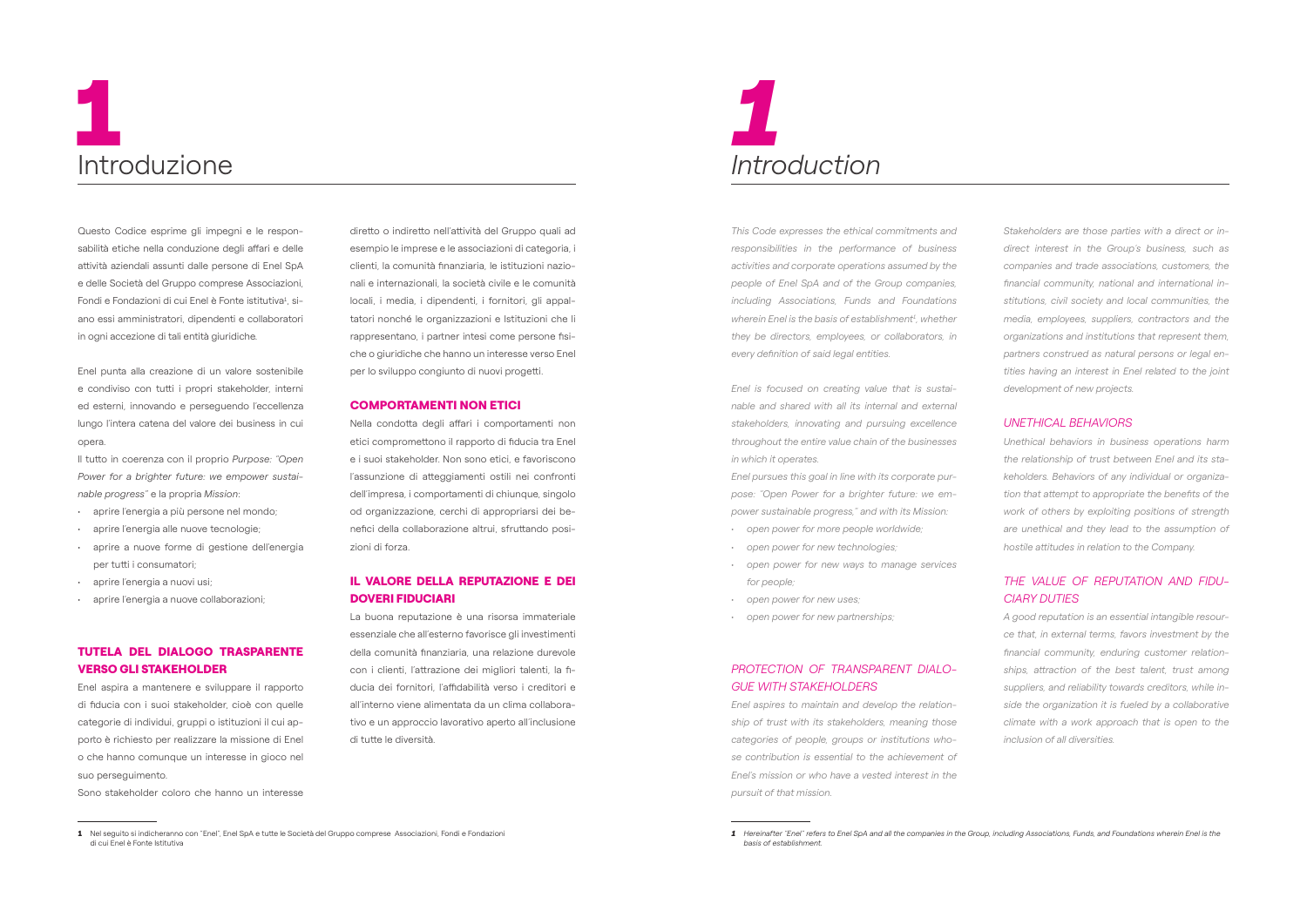Il Codice Etico chiarisce i particolari doveri di Enel nei confronti degli stakeholder (doveri fiduciari) e la sua effettiva osservanza è essenziale per assicurare la reputazione di Enel.

Il Codice Etico è pertanto costituito:

- dai **princìpi generali2** sulle relazioni con gli stakeholder, che definiscono in modo astratto i valori di riferimento nelle attività di Enel;
- dai **criteri di condotta** verso ciascuna classe di stakeholder, che forniscono nello specifico le linee guida e le norme alle quali le persone di Enel sono tenute ad attenersi per prevenire il rischio di comportamenti non etici;
- dai **meccanismi di attuazione**, che descrivono il sistema di controllo per l'osservanza del Codice Etico e per il suo continuo miglioramento.

#### IL VALORE DELLA RECIPROCITÀ

Questo Codice è improntato a un ideale di cooperazione in vista di un reciproco vantaggio delle parti coinvolte, nel rispetto del ruolo di ciascuno. Enel richiede perciò che ciascuno stakeholder agisca nei confronti dell'Azienda secondo princípi e regole ispirate a un'analoga idea di condotta etica.

#### VALIDITÀ E APPLICAZIONE DEL CODICE

I princìpi e le disposizioni del presente Codice Etico hanno come destinatari i componenti del Consiglio di Amministrazione, del Collegio Sindacale e di altri organi di controllo e di vigilanza di Enel SpA e delle altre Società del Gruppo, nonché i dirigenti, i dipendenti e i collaboratori legati al Gruppo da rapporti contrattuali a qualsiasi titolo, anche occasionali e/o soltanto temporanei.

Inoltre, Enel richiede ai fornitori e partner di adottare una condotta in linea con i princípi generali del presente Codice.

Il Codice Etico ha validità in tutti i Paesi in cui Enel opera, pur in considerazione della diversità culturale, sociale ed economica degli stessi.

*The Code of Ethics sets out Enel's special duties in relation to its stakeholders (fiduciary duties) and must be complied with in order to secure the Company's good reputation.*

#### *The Code of Ethics therefore consists of:*

- *• the general principles2 governing relations with stakeholders, which provide an abstract definition of the reference values in Enel's activities;*
- *• the criteria of conduct in relations with each category of stakeholders, which set out the guidelines and standards with which Enel people must comply in order to remove risks of unethical conduct;*
- *• the implementation mechanisms, describing the control system for compliance with the Code of Ethics and for its ongoing improvement.*

#### *THE VALUE OF RECIPROCITY*

*This Code is built around a concept of cooperation to the mutual benefit of the parties involved, in accordance with the role of each. Enel therefore requires that each stakeholder deal with the Company in accordance with principles and rules inspired by a comparable understanding of ethical conduct.*

#### *VALIDITY AND APPLICATION OF THE CODE*

*The principles and provisions contained in this Code of Ethics are addressed to the members of the Board of Directors, the Board of Statutory Auditors and the other control and supervisory bodies of Enel SpA and the other Group companies, as well as managers, employees and collaborators connected to the Group by contractual relationships of any type, also occasional and/or solely temporary. Enel also expects its suppliers and partners to adopt conduct in compliance with the general principles of this Code.*

*The Code of Ethics is applicable in all the countries in which Enel operates, with due regard for the cultural, social and economic diversities from one country to another.*

<sup>2</sup> I principi generali si ispirano alla Dichiarazione universale dei diritti umani delle Nazioni Unite del 1948 e alla Convenzione Europea sui Diritti dell'Uomo del 1950

*<sup>2</sup> The general principles are inspired by the UN Universal Declaration of Human Rights of 1948, and the European convention on Human Rights of 1950.*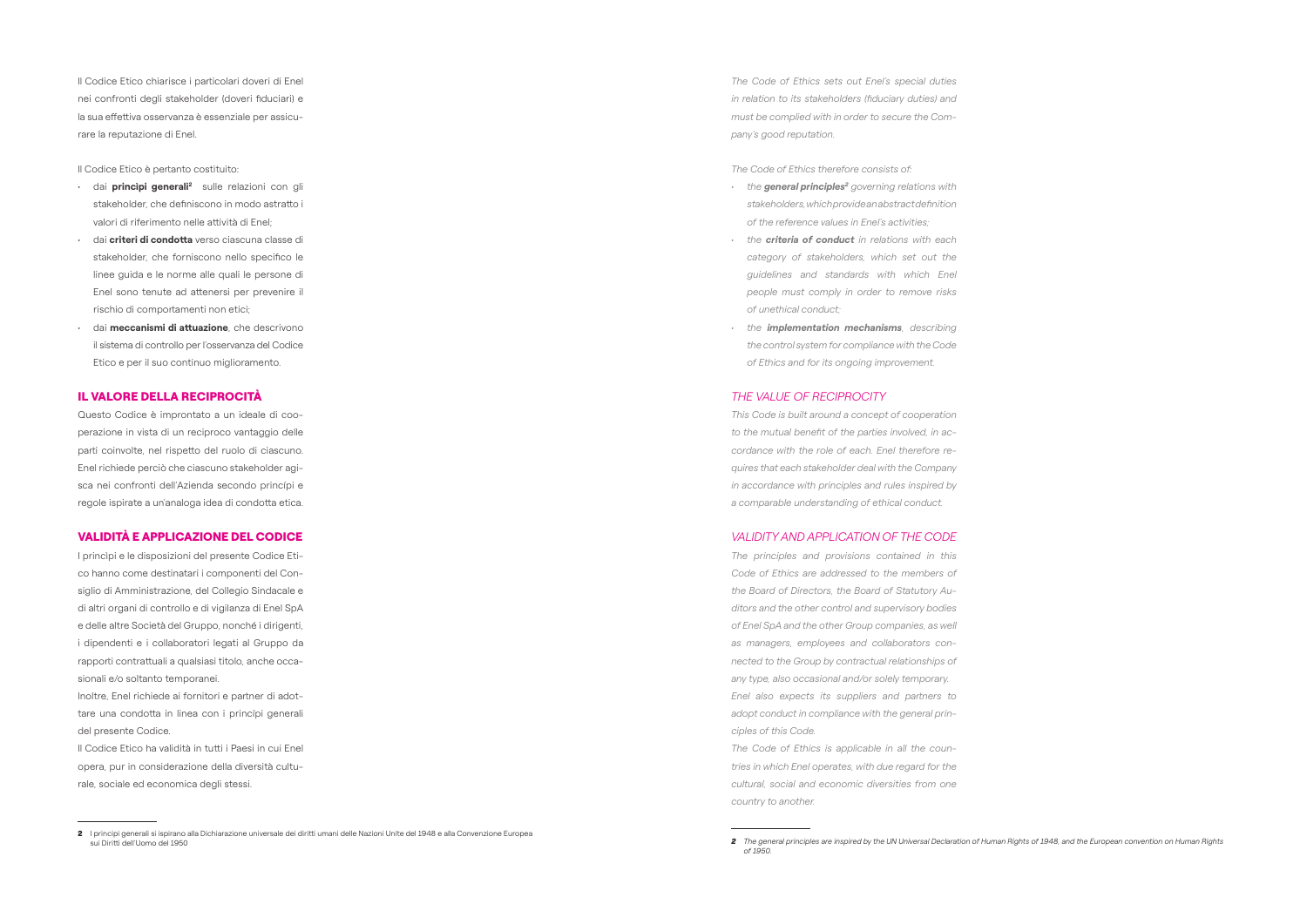# **2** Princìpi generali

## *2 General principles*

Enel vuole contribuire a un mondo dove l'energia sia al servizio della collettività per creare sviluppo, crescita e una migliore qualità della vita per tutti. In linea con il posizionamento strategico Open Power, Enel ha posto la sostenibilità ambientale, sociale ed economica, insieme all'innovazione, al centro della propria cultura aziendale e sta implementando un sistema di sviluppo sostenibile basato sulla condivisione della creazione di valore, sia all'interno sia all'esterno dell'azienda. Un impegno concreto che contribuisce al raggiungimento degli Obiettivi di Sviluppo Sostenibile delle Nazioni Unite.

## 2.1 IMPARZIALITÀ E NON DISCRIMINA-ZIONE

Nelle decisioni che influiscono sulle relazioni con i suoi stakeholder (i rapporti con i clienti, i rapporti con gli azionisti, la gestione del personale o l'organizzazione del lavoro, la gestione dei fornitori e dei partner, i rapporti con la comunità circostante e le Istituzioni che la rappresentano), Enel evita ogni discriminazione basata sul genere, età, disabilità, nazionalità, orientamento sessuale, etnia, religione opinioni, politiche e ogni altra forma di diversità.

#### 2.2 ONESTÀ

Nell'ambito della propria attività professionale, le persone di Enel sono tenute a rispettare con diligenza le leggi vigenti, il Codice Etico, le policy e i regolamenti interni. In nessun caso il perseguimento dell'interesse di Enel può giustificare una condotta non onesta.

3 Si veda anche Piano di Tolleranza Zero alla corruzione: www.enel.com/it/investors1/a/2016/08/piano-tolleranza-zero-alla-corruzione.

## 2.3 CORRETTEZZA IN CASO DI POTEN-ZIALI CONFLITTI DI INTERESSE3

Nella conduzione di qualsiasi attività devono evitarsi situazioni ove i soggetti coinvolti nelle transazioni siano, o possano anche solo apparire, in conflitto di interesse.

Con ciò si intende sia la situazione reale o apparente in cui l'interesse secondario (economico, finanziario, familiare o di altra natura) della persona di Enel interferisce o tende ad interferire con la capacità di assumere in modo imparziale decisioni nel migliore interesse dell'impresa e di adempiere alle funzioni e responsabilità ricoperte sia il caso in cui i rappresentanti dei clienti, dei fornitori o delle istituzioni pubbliche, agiscano nei loro rapporti con Enel in contrasto con i doveri fiduciari legati alla loro posizione.

#### 2.4 RISERVATEZZA

Enel assicura la riservatezza delle informazioni in proprio possesso e si astiene dal ricercare dati riservati, salvo il caso di espressa e consapevole autorizzazione e in conformità alle norme giuridiche vigenti. Inoltre, le persone di Enel sono tenute a non utilizzare informazioni riservate per scopi non connessi con l'esercizio della propria attività, come nel caso di insider trading o manipolazione del mercato. Enel si attiene alle indicazioni previste dalle policy aziendali e dalle normative nazionali ed europee di protezione dei dati personali, per garantire il pieno rispetto della privacy di tutte le persone fisiche con cui interagisce.

*Enel strives to contribute to a world in which power serves the community, bringing development, growth, and an improved quality of life for all. In line with its Open Power strategic positioning, Enel places environmental, social, and economic sustainability, alongside innovation, at the core of its corporate culture and is implementing a sustainable development system based on shared value creation, both inside and outside the Company. This constitutes a concrete commitment, assisting the achievement of the United Nations Sustainable Development Goals.*

#### *2.1 IMPARTIALITY AND NON-DISCRIMINATION*

*In decisions that influence relations with its stakeholders (customer relations, shareholder relations, management of personnel or work organization, management of suppliers and partners, relations with the surrounding community and the Institutions that represent it), Enel avoids all forms of discrimination based on gender, age, ability, nationality, disability, sexual orientation, ethnicity, religious beliefs, political opinions and any other form of diversity.*

#### *2.2 HONESTY*

*Within the context of their professional activities, Enel people must act diligently in compliance with the law, the Code of Ethics, and the Company's internal policies and regulations. The pursuit of Enel's interests cannot justify dishonest conduct under any circumstances.*

## *2.3 INTEGRITY IN CASE OF POTENTIAL CONFLICTS OF INTEREST3*

*In the performance of any activity, situations in which the parties involved in the transactions have a conflict of interest, even if it is merely apparent, must be avoided.*

*This means both the actual or apparent situation wherein the secondary interest (economic, financial, family or other) of the Enel person interferes with or tends to interfere with the person's ability to make unbiased decisions in the best interest of the Company and to comply with his or her professional functions and responsibilities, and the situation wherein representatives of customers, suppliers, or public institutions act in their relations with Enel in a manner that conflicts with the fiduciary duties associated with their position.*

### *2.4 CONFIDENTIALITY*

*Enel guarantees the confidentiality of the information in its possession and does not search for confidential data except in cases wherein express and informed authorization has been granted and always in compliance with the law. Enel people are also prohibited from using confidential information for purposes not connected to the exercise of their role, as in the case of insider trading or market manipulation. Enel complies with the indications set down in the corporate policies and national and European data protection regulations to guarantee full respect of the privacy of all the natural persons with whom it interacts.*

derpinning-our-work/zero-tolerance-corruption-plan.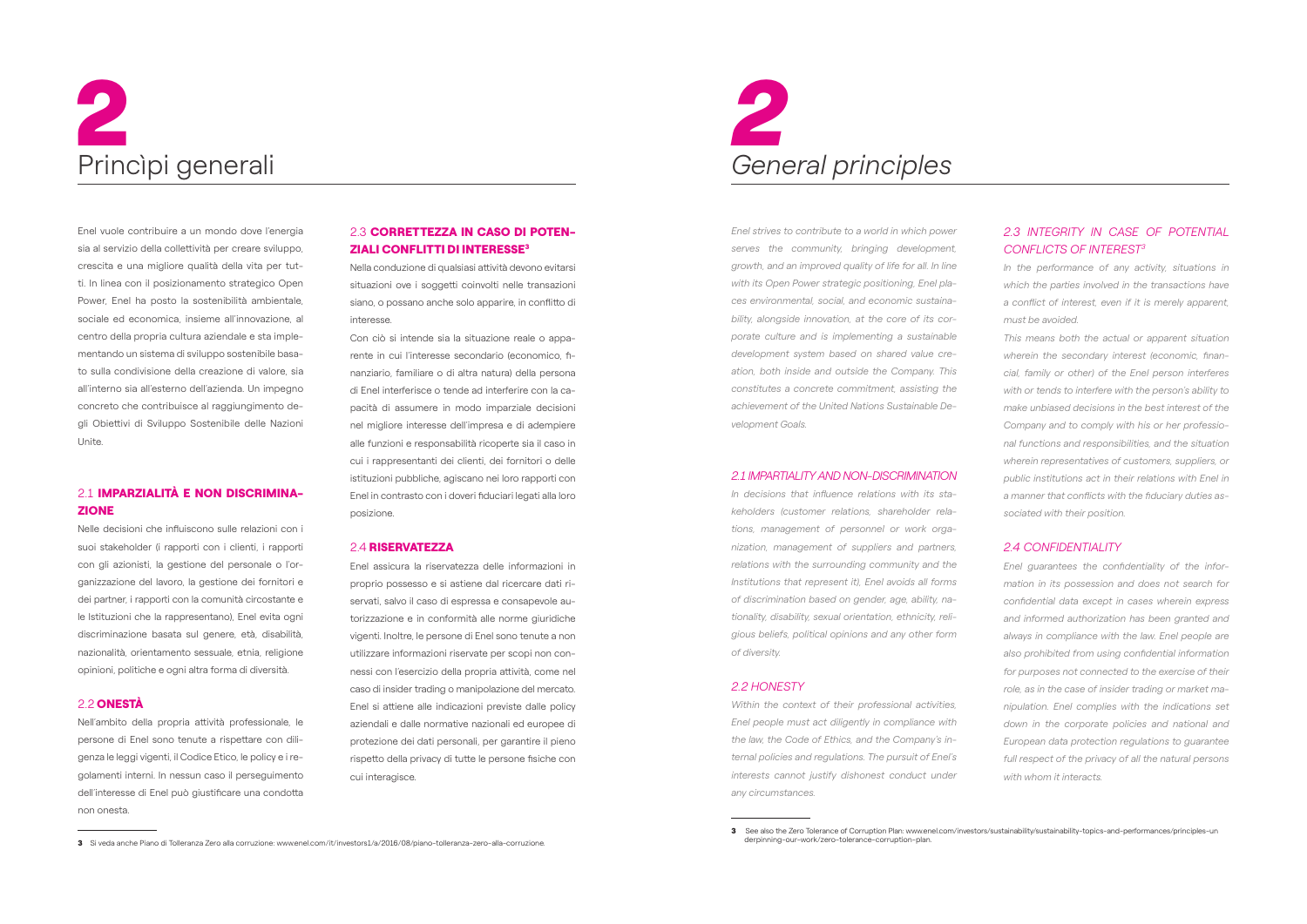#### 2.5 RELAZIONI CON GLI AZIONISTI

Enel ritiene conforme a un proprio specifico interesse – oltre che a un dovere nei confronti del mercato – assicurare un rapporto costante e aperto, fondato sulla comprensione reciproca dei ruoli, con la generalità degli azionisti nonché con gli investitori istituzionali, al fine di accrescere il relativo livello di comprensione circa le attività svolte dalla Società e dal Gruppo. In tale contesto, Enel intrattiene con gli investitori un dialogo basato sui principi di correttezza e trasparenza, nel rispetto della disciplina comunitaria e nazionale in tema di abusi di mercato, nonché in linea con le best practice internazionali.

## 2.6 VALORIZZAZIONE DELL'INVESTIMEN-TO AZIONARIO

Enel si adopera affinché le performance economico-finanziarie siano tali da salvaguardare e accrescere il valore dell'impresa, al fine di remunerare adeguatamente il rischio che gli azionisti assumono con l'investimento dei propri capitali in un'ottica di lungo periodo.

#### 2.7 VALORE DELLE PERSONE

Enel mette al centro le sue persone come fattore abilitante per prosperare in un mondo in continua trasformazione. Per questo motivo, Enel tutela e accresce il valore delle persone che lavorano in azienda promuovendo l'apprendimento continuo e lo sviluppo professionale.

In particolare, Enel garantisce che le proprie azioni non siano lesive della dignità e autonomia delle persone, e che le scelte di organizzazione del lavoro salvaguardino il valore dei singoli nonché la conciliazione tra vita lavorativa e vita privata

## 2.11 DILIGENZA E ACCURATEZZA NEL-LE ATTIVITÀ E NELL'ESECUZIONE DEI **CONTRATTI**

#### 2.8 INTEGRITÀ DELLA PERSONA

## 2.12 QUALITÀ DEI SERVIZI E DEI PRO-**DOTTI**

Enel garantisce l'integrità fisica e morale delle sue persone, condizioni di lavoro rispettose della dignità personale e delle specificità individuali, e ambienti di lavoro sicuri e salubri. Inoltre agisce affinché nell'ambiente di lavoro non si verifichino episodi di molestie, intimidazione, mobbing o stalking. Non sono tollerate richieste o minacce volte a indurre le persone ad agire contro la legge, il Codice Etico o policy interne, o ad adottare comportamenti lesivi delle convinzioni e preferenze individuali.

#### 2.9 EQUITÀ

Nella sottoscrizione e gestione dei rapporti contrattuali che implicano l'instaurarsi di relazioni lavorative Enel si impegna a garantire equità e correttezza evitando ogni abuso di autorità.

## 2.10 TRASPARENZA, COMPLETEZZA, CORRETTEZZA E VERIDICITÀ DELL'IN-FORMAZIONE

Le persone di Enel sono tenute a dare informazioni complete, trasparenti, comprensibili e accurate, in modo tale che, nell'impostare i rapporti con il Gruppo, gli stakeholder siano in grado di prendere decisioni autonome e consapevoli degli interessi coinvolti, delle alternative e delle conseguenze rilevanti. In particolare, nella formulazione di eventuali contratti, Enel ha cura di specificare al contraente i comportamenti da tenere in tutte le circostanze previste, in modo chiaro e comprensibile.

I contratti e gli incarichi di lavoro devono essere eseguiti secondo quanto stabilito consapevolmente dalle parti. Enel si impegna a non sfruttare condizioni di ignoranza o di incapacità delle proprie controparti.

È da evitare che, nei rapporti in essere, chiunque operi in nome e per conto di Enel cerchi di approfittare di lacune contrattuali, o di eventi imprevisti, per rinegoziare il contratto al solo scopo di sfruttare la posizione di dipendenza o di debolezza nelle quali l'interlocutore si sia venuto a trovare.

Enel orienta la propria attività alla soddisfazione e alla tutela dei propri clienti dando ascolto alle richieste che possono favorire un miglioramento

#### *2.5 SHAREHOLDER RELATIONS*

*Enel considers it has a specific interest – apart from a duty towards the market – in guaranteeing an ongoing and open relationship with the general body of its shareholders and its institutional investors in order to raise their level of understanding of the operations carried out by the Company and the Group. In this context, Enel maintains a dialogue with investors based on principles of fairness and transparency, in compliance with EU and national regulations concerning market abuse and also in line with international best practices.*

### *2.6 SAFEGUARDING SHAREHOLDER VALUE*

*To provide adequate remuneration for the risk assumed by stakeholders in investing their own capital, Enel strives to ensure that its economic-financial performance is such as to protect and build its enterprise value.*

#### *2.7 THE VALUE OF PEOPLE*

*Enel places its people at the center of its operations as an enabling factor to prosper in a constantly changing world. This is the reason for Enel's insistence on protecting and enhancing the value of the people working in the organization, promoting continuous learning and career development. In particular, Enel guarantees that its actions are not detrimental to personal dignity and autonomy, and that its work organization decisions are designed to safeguard the value of each individual and reconcile the requirements of professional and personal life.*

#### *2.8 INTEGRITY OF THE INDIVIDUAL*

*Enel guarantees the physical and moral integrity of its people, working conditions that are respectful of personal dignity and personal freedoms, and safe and healthy workplaces.*

*The Company also applies a policy of zero tolerance for any form of harassment, intimidation, mobbing, or stalking in the workplace.* 

*Requests or threats aimed at inducing people to act in conflict with the law, the Code of Ethics, or the internal policies, or to adopt behaviors that are*  *detrimental to personal convictions and preferences, are not tolerated.*

### *2.9 EQUITY*

*In entering into and managing contractual relationships that result in the establishment of work relationships, Enel is committed to applying principles of equity and fairness and avoiding all forms of abuse of authority.*

## *2.10 TRANSPARENCY, COMPLETENESS, CORRECTNESS AND TRUTHFULNESS OF INFORMATION*

*Enel people are required to provide complete, transparent, comprehensible and accurate information, allowing stakeholders to make independent decisions in the light of the interests at play, the alternatives, and any relevant consequences, when establishing relationships with the Group. In particular, in drawing up contracts Enel issues its contractual counterparts with clear and easily understandable instructions concerning the conduct to be followed in all applicable circumstances.*

## *2.11 DILIGENCE AND PRECISION IN OPE-RATIONS AND IN THE PERFORMANCE OF CONTACTS*

*Contracts and work assignments must be carried out in accordance with the matters openly agreed to between the parties. Enel is committed to not exploiting any conditions of lack of information or incapacity to act affecting its counterparts.*

*Within the terms of any work relationship, situations wherein a party acting in the name of or on behalf of Enel attempts to take advantage of contractual errors or unforeseen events to renegotiate the contract solely to exploit the counterpart's position of dependency or weakness, must be avoided.*

## *2.12 QUALITY OF SERVICES AND PRO-DUCTS*

*Enel orients its activity towards satisfying and safeguarding its customers, listening to requests that could lead to improvements in the quality of pro-*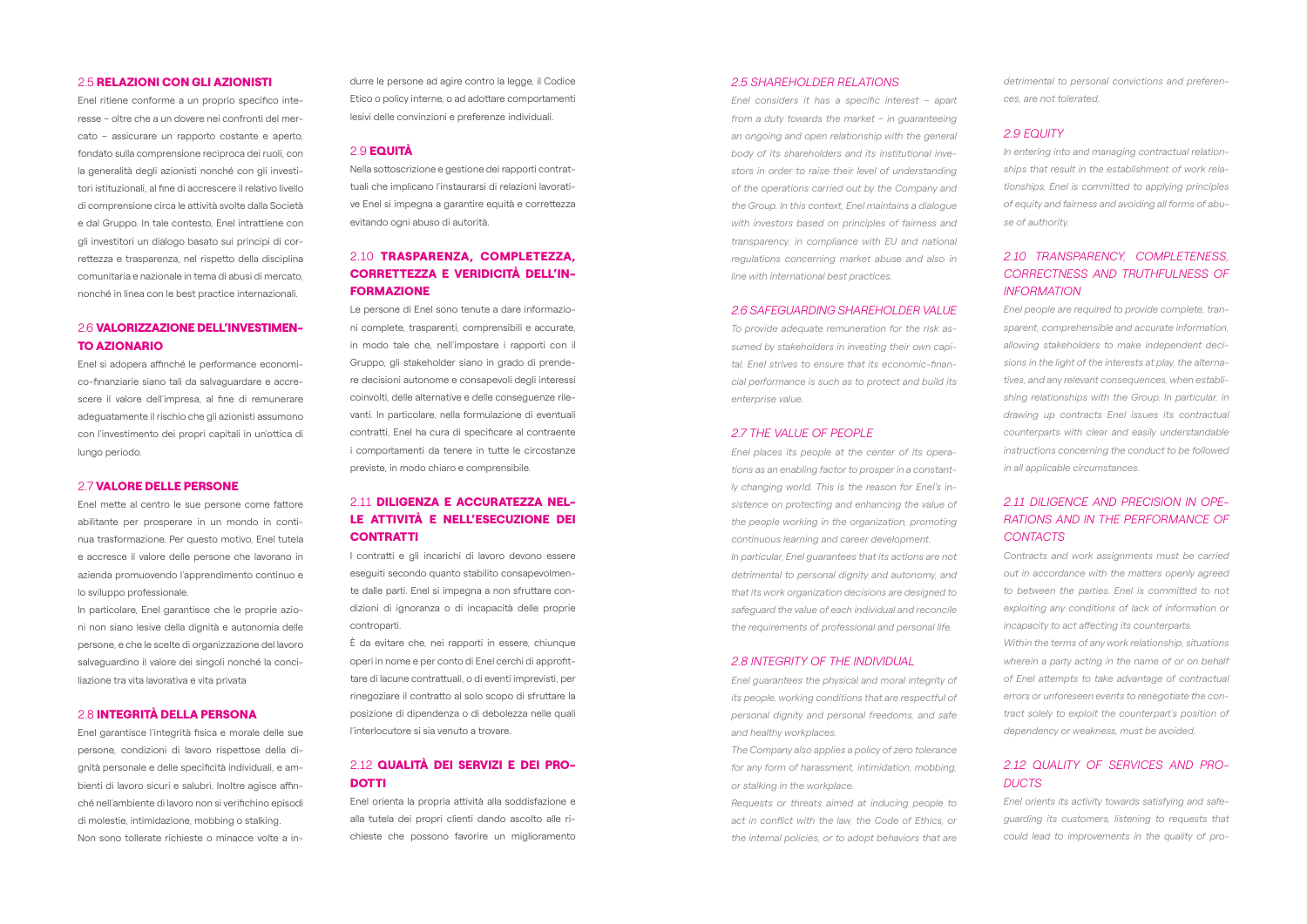della qualità dei prodotti e dei servizi. Per questo motivo, Enel indirizza le proprie attività di ricerca, sviluppo e commercializzazione a elevati standard di qualità dei propri servizi e prodotti.

#### 2.13 CONCORRENZA LEALE

Enel intende tutelare il valore della concorrenza leale astenendosi da comportamenti collusivi, predatori e di abuso di posizione dominante.

## 2.14 RESPONSABILITÀ VERSO LA COL-LETTIVITÀ

Enel è consapevole dell'influenza, anche indiretta, che le proprie attività possono avere sulle condizioni individuali, sullo sviluppo economico e sociale e sul benessere generale della collettività, nonché dell'importanza della rilevanza sociale nelle comunità in cui opera.

Per questo motivo, Enel intende condurre i suoi investimenti in maniera sostenibile, nel rispetto delle comunità locali e nazionali promuovendo iniziative di valore culturale e sociale.

#### 2.15 TUTELA AMBIENTALE

L'ambiente è un bene primario che Enel si impegna a salvaguardare; a tal fine programma le proprie attività ricercando un equilibrio tra iniziative economiche e imprescindibili esigenze ambientali, tenendo in considerazione i diritti delle generazioni future.

Enel si impegna dunque a migliorare l'impatto ambientale e paesaggistico delle proprie attività, nonché a prevenire i rischi per le popolazioni e per l'ambiente non solo nel rispetto della normativa vigente, ma tenendo conto dello sviluppo della ricerca scientifica e delle migliori esperienze in materia. Enel è impegnata nel garantire energia pulita e accessibile, promuovendo la decarbonizzazione della produzione, lo sviluppo delle energie rinnovabile e l'elettrificazione dei consumi.

#### 2.16 TUTELA DEI DATI PERSONALI

Enel adotta elevati standard di sicurezza e gestione dei dati personali dei propri dipendenti, clienti e stakeholder. Enel garantisce il rispetto dei diritti degli interessati ed adotta policy e istruzioni operative per migliorare la sicurezza di applicativi e trattamenti dati personali. *La privacy by design e by default 4* è parte dei processi di digitalizzazione, così come l'analisi del rischio e la tutela dei dati sensibili.

*ducts and services. Enel therefore orients its R&D and marketing activities towards the achievement of high-quality standards in its services and products.*

#### *2.13 FAIR COMPETITION*

*Enel upholds the principle of fair competition and refrains from collusive or predatory conduct and abuses of a dominant position.*

## *2.14 RESPONSIBILITY TOWARDS THE-COMMUNITY*

*Enel is aware of the direct and indirect influence that its activities can have on individual conditions, economic and social development, and general well-being of the community, as well as its social relevance in the communities in which it operates. Enel is thus committed to conducting its capital expenditure in a sustainable manner, respecting local and national communities and promoting initiatives of cultural and social value.*

#### *2.15 ENVIRONMENTAL PROTECTION*

*The environment is the primary asset that Enel is committed to safeguarding; to this end, the Company plans its activities always seeking to strike a balance between economic initiatives and indispensable environmental requirements, awarding due consideration to the rights of future generations. Enel is therefore committed to improving the environmental and landscape impact of its activities and eliminating risks to populations and the environment, not merely by complying with statutory regulations, but also by applying all the relevant advances in scientific research and best practices. Enel is committed to guaranteeing affordable and clean energy, promoting decarbonization of generation, the development of renewable energy, and electrification of consumption.*

#### *2.16 DATA PROTECTION*

*Enel adopts high standards in relation to the security and management of data concerning its employees, customers, and stakeholders. Enel guarantees respect of the rights of data subjects and adopts policies and operating instructions to enhance the security of its applications and data processing activities. Data protection by design and by default4 are an integral part of its digitalization processes, as are risk analysis and the protection of sensitive data.*

<sup>4</sup> Per Privacy by design si intende il principio di incorporazione della privacy a partire dalla progettazione di un processo aziendale con le relative applicazioni informatiche di supporto, mentre per la Privacy by default (protezione per impostazione predefinita) prevede che per impostazione predefinita le imprese devono trattare solo i dati personali nella misura necessaria e sufficiente per le finalità previste e per il periodo strettamente necessario a tali fini. Si veda anche "Regolamento europeo per la protezione dei dati personali - art.25".

<sup>4</sup> Data protection by design refers to the principle whereby protection is incorporated from the design of each corporate process with the supporting IT applications, while data protection by default means that the default setting is that companies must process personal data exclusively to the extent strictly necessary and sufficient for the aims of collection and for the period strictly necessary for the achievement of said aims. See also article 25 of the EU General Data Protection Regulation.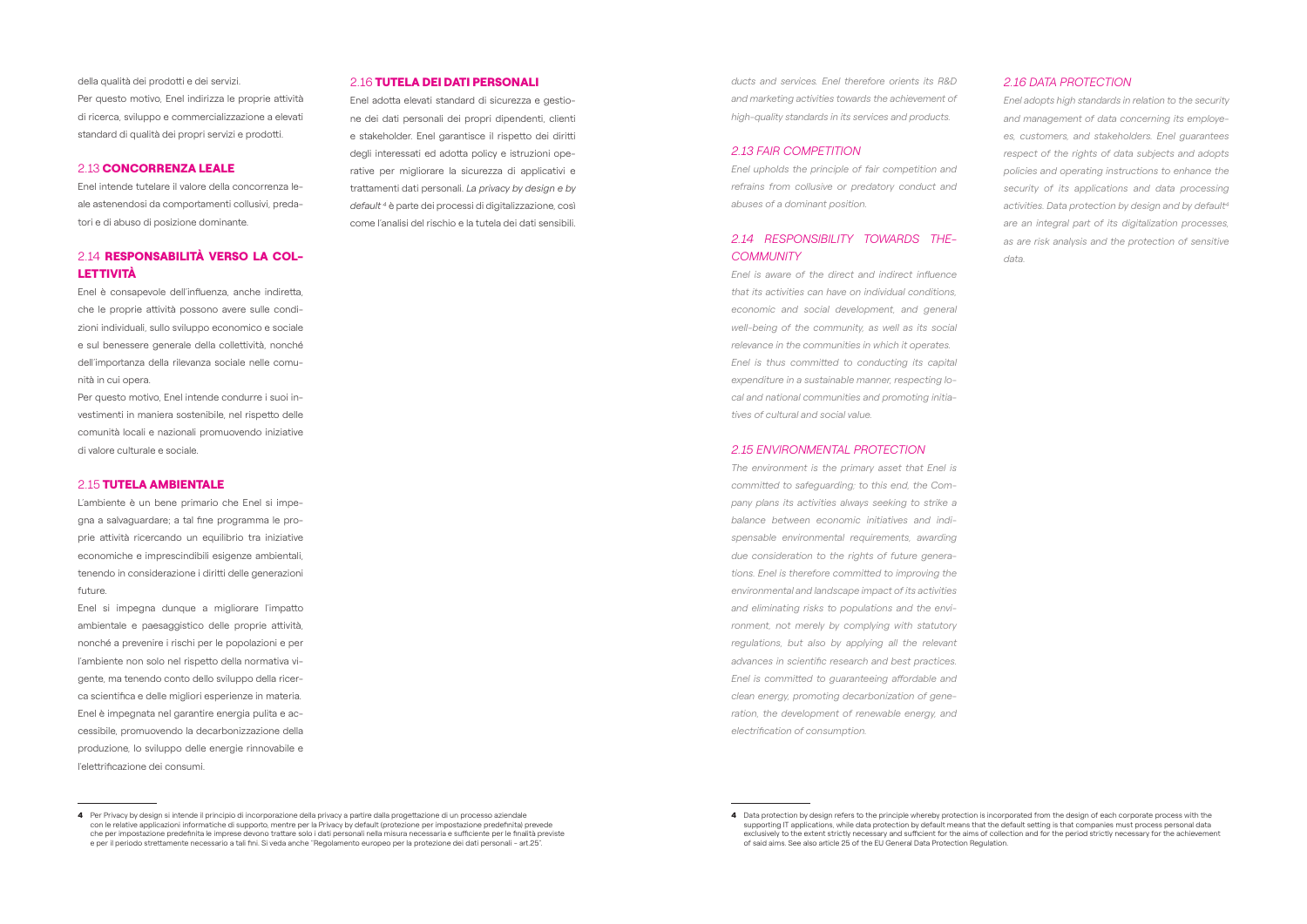



#### SEZIONE I.

CRITERI DI CONDOTTA NELLE RELAZIONI CON GLI AZIONISTI

#### 3.1 CORPORATE GOVERNANCE

Il sistema di corporate governance di Enel è conforme ai princípi contenuti nel Codice di Corporate Governance delle società quotate cui la Società aderisce, ed è inoltre ispirato alle *best practice* internazionali. Il sistema di governo societario adottato da parte di Enel e del Gruppo risulta essenzialmente orientato all'obiettivo della creazione di valore per gli azionisti in un orizzonte di lungo termine, nella consapevolezza della rilevanza sociale delle attività in cui il Gruppo è impegnato e della conseguente necessità di considerare adeguatamente, nel relativo svolgimento, tutti gli interessi coinvolti.

## Sistema di controllo interno e di gestione dei rischi

Il Sistema di Controllo Interno e di Gestione dei Rischi ("SCIGR") è costituito dall'insieme delle regole, delle procedure e delle strutture organizzative volte a consentire l'identificazione, la misurazione, la gestione e il monitoraggio dei principali rischi aziendali nell'ambito del Gruppo.

Il SCIGR è integrato nei più generali assetti organizzativi e di governo societario adottati dalla Società e dal Gruppo ed è ispirato alle best practice esistenti in ambito nazionale e internazionale. In particolare, tale sistema tiene conto delle raccomandazioni del Codice di *Corporate Governance* delle Società quotate ed è definito coerentemente al modello *"Internal Controls – Integrated Framework"* emesso dal *Committee of Sponsoring Organizations of the* 

*Treadway Commission* (cosiddetto "COSO Report"), che rappresenta il modello di riferimento, internazionalmente riconosciuto, per l'analisi e la valutazione integrata dell'efficacia del SCIGR.

Un efficace SCIGR contribuisce a una conduzione dell'impresa coerente con gli obiettivi aziendali definiti dal consiglio di amministrazione, in quanto consente di individuare, valutare, gestire e monitorare i principali rischi in relazione alla loro capacità di influenzare il raggiungimento degli obiettivi medesimi. Il SCIGR, in particolare, concorre ad assicurare la salvaguardia del patrimonio sociale, l'efficienza e l'efficacia dei processi aziendali, l'affidabilità delle informazioni fornite agli organi sociali e al mercato, il rispetto di leggi e regolamenti nonché dello statuto sociale e delle procedure interne.

#### Società di revisione

L'affidamento da parte di Enel dell'incarico di revisione del Bilancio di esercizio e del Bilancio Consolidato avviene in piena trasparenza e nel rigoroso rispetto della normativa vigente. Al fine di preservare l'indipendenza delle società di revisione che operano nell'ambito del Gruppo, è stata formalizzata un'apposita procedura che disciplina l'affidamento di incarichi alle Società medesime ovvero alle entità dei relativi network da parte di Società del Gruppo. Tale procedura, fin dal momento della sua adozione, avvenuta all'epoca su base meramente volontaria, ha rappresentato un valido presidio di governance nell'attività di verifica e monitoraggio dell'indipendenza del revisore principale del Gruppo da parte del collegio sindacale di Enel.

In base a tale procedura il medesimo collegio sindacale è chiamato ad approvare preventivamente

#### *SECTION I.*

*CRITERIA OF CONDUCT IN SHAREHOL-DER RELATIONS*

#### *3.1 CORPORATE GOVERNANCE*

*Enel's corporate governance system complies with the principles set down in the Code of Corporate Governance for Listed Companies, which is applied within the Company, and is also inspired by international best practices. The corporate governance system adopted by Enel and the Group is basically oriented towards the goal of creating value for shareholders over the long term, in the understanding of the social significance of the Group's activities and the consequent need to conduct them with due consideration for all the interests involved.*

## *Internal control and risk management system*

*The Internal Control and Risk Management System ("SCIGR") is composed of the set of rules, procedures, and organizational structures designed to allow the identification, measurement, management, and monitoring of the main corporate risks within the Group.The SCIGR is integrated in the broader organizational and corporate governance strategies adopted by the Company and the Group and it is inspired by national and international best practices in the field. Notably, the system takes account of the prescriptions of the Code of Corporate Governance for Listed Companies and is defined in accordance with the "Internal Controls – Integrated Framework" model issued by the Committee of Sponsoring Organizations of the Treadway Commission ("COSO Report"), which is the internationally recognized*  *reference model for integrated analysis and assessment of the effectiveness of the SCIGR.*

*An effective SCIGR contributes to business management in line with the corporate objectives defined by the board of directors, because it makes it possible to identify, evaluate, manage, and monitor the main risks in relation to their ability to influence the achievement of the objectives in question. Specifically, the SCIGR helps to safeguard corporate assets, the efficiency and effectiveness of corporate processes, reliability of information supplied to the corporate boards and the market, compliance with laws and regulations, and with the company bylaws and internal procedures.*

#### *Auditing firm*

*Enel assigns the task of auditing the annual financial statements and consolidated financial statements in an open and transparent manner and in strict compliance with statutory legislation. In order to guarantee the independence of auditing firms working in the context of the Group, a specific procedure has been drawn up to regulate the award, by the Group companies, of assignments to the firms in question or to the entities in their networks. This procedure, from the time it was adopted (originally on a voluntary basis), has constituted a valid governance control measure in the activity of checking and monitoring the independence of the Group's main auditor by Enel's Board of Statutory Auditors. Based on the procedure in question, the Board of Statutory Auditors is called to provide advance ap-*

*proval of the award by Group companies of each additional assignment – i.e., an assignment other than legal auditing of the accounts and in relation*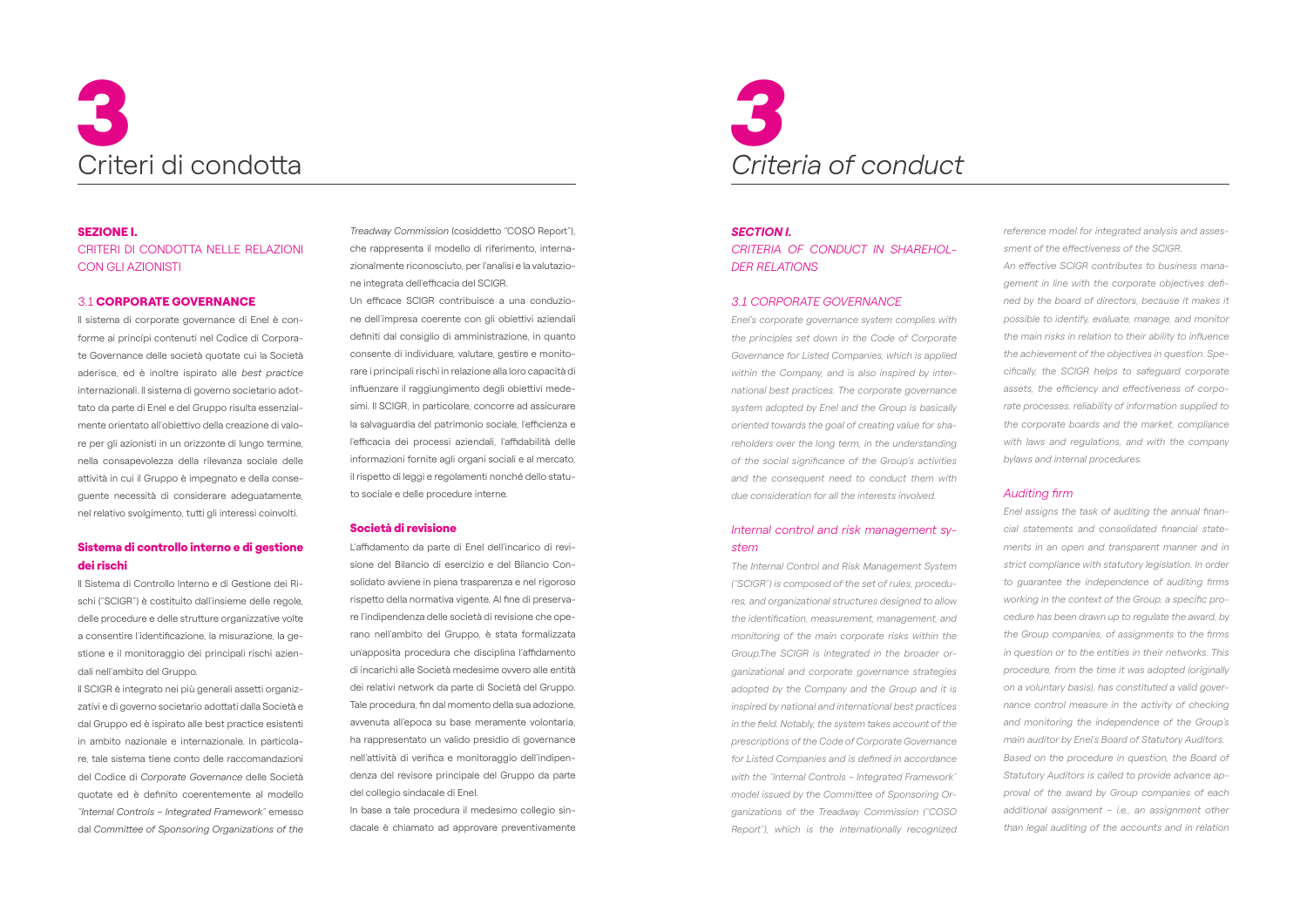l'affidamento da parte di Società del Gruppo di ogni incarico aggiuntivo - ossia diverso dalla revisione legale dei conti e per il quale non ricorrano fattispecie di incompatibilità previste dalla legge – in favore del revisore principale del Gruppo ovvero di entità appartenenti al relativo network. In relazione ad alcune tipologie di incarichi aggiuntivi, aventi caratteristiche ritenute inidonee a minare l'indipendenza del revisore principale, è previsto che il collegio sindacale sia chiamato non già ad esprimere un'approvazione preventiva, ma risulti destinatario di un'informativa periodica ex post in merito all'affidamento degli incarichi stessi.

#### 3.2 INFORMATIVA AL MERCATO

Enel agisce in piena trasparenza, adottando apposite procedure per garantire la correttezza e la veridicità delle comunicazioni sociali (bilanci, relazioni periodiche, prospetti informativi, ecc.) e per prevenire la commissione di reati societari (quali false comunicazioni sociali, ostacolo all'esercizio delle funzioni delle Autorità di vigilanza, ecc.) e di abusi di mercato (*insider trading* e manipolazione del mercato). Inoltre, Enel mette a disposizione tutta l'informazione

necessaria affinché le decisioni degli investitori possano essere basate sulla conoscenza e comprensione delle strategie aziendali e dell'andamento della gestione.

L'informativa al mercato di Enel si caratterizza non solo per il rispetto dei disposti normativi, ma anche per il linguaggio comprensibile, l'esaustività, la correttezza, la tempestività e la simmetria nei confronti di tutti gli investitori.

Enel ritiene conforme a un proprio specifico interesse, oltre che un dovere nei confronti del mercato, l'instaurazione di un dialogo continuativo, fondato sulla comprensione reciproca dei ruoli, con la generalità degli azionisti nonché con gli investitori istituzionali. Enel si impegna a fornire adeguate informazioni agli investitori istituzionali e agli analisti finanziari attraverso apposite presentazioni e road show periodici; nei confronti dei piccoli azionisti Enel si impegna ad assicurare (i) omogeneità dell'informativa, anche attraverso la pubblicazione sul sito internet di tutti

i documenti destinati agli investitori istituzionali; (ii) simultaneità con l'informazione fornita agli investitori istituzionali; (iii) apporto di strumenti dinamici di *web communication.*

## 3.3 CONTROLLO DELLE INFORMAZIONI PRIVILEGIATE

Enel adotta un apposito regolamento per la gestione interna e il trattamento delle informazioni riservate e per la comunicazione all'esterno di documenti e informazioni di carattere aziendale, con particolare riferimento alle informazioni privilegiate. Tale regolamento è finalizzato a preservare il carattere confidenziale delle informazioni riservate, assicurando al contempo che l'informativa al mercato relativa a dati e informazioni aziendali sia corretta, completa, adeguata, tempestiva e non selettiva.

Enel ha istituito (e tiene regolarmente aggiornato) un registro in cui risultano iscritte le persone, fisiche o giuridiche, che hanno accesso a informazioni privilegiate in ragione dell'attività lavorativa o professionale ovvero delle funzioni svolte per conto di Enel ovvero di altre Società del Gruppo, nonché un elenco delle persone aventi accesso a informazioni rilevanti.

Tali strumenti hanno la finalità, tra l'altro, di sensibilizzare i soggetti iscritti sulla natura privilegiata ovvero rilevante delle informazioni cui hanno accesso, agevolando al contempo lo svolgimento delle attività di controllo da parte dell'Autorità di vigilanza sul rispetto delle norme previste a tutela dell'integrità dei mercati.

È fatto espresso divieto agli esponenti aziendali, ai dipendenti e ai collaboratori di Enel di porre in essere comportamenti che possano dare luogo a fenomeni di abuso di informazioni privilegiate e di comunicazione illecita delle stesse, nonché di manipolazione del mercato.

Al fine di garantire la massima trasparenza sulle operazioni effettuate da parte degli esponenti aziendali, Enel adotta rigorose procedure in materia di internal dealing in linea con la normativa vigente e con le best practice internazionali.

*to which there are no situations of incompatibility as defined in law – to the Group's main auditing firm or to entitles belonging to its network. In relation to certain types of additional assignments, having characteristics deemed incapable of undermining the independence of the main auditor, the Board of Statutory Auditors is not required to provide prior approval, but it does receive a periodic ex post notice concerning the award of the assignments in question.* 

#### *3.2 MARKET DISCLOSURES*

*Enel acts in full transparency and adopts specific procedures to ensure the accuracy and truthfulness of its corporate communications (financial statements, periodic reports, information prospectuses, etc.) and to prevent the commission of corporate offences (i.e., false corporate communications, obstructing the functions of the Supervisory Authorities, etc.) and market abuses (insider trading and market manipulation).*

*Enel also makes available all the information needed by investors to make informed decisions based on awareness and understanding of corporate strategies and operational trends.*

*Enel's market disclosures are characterized by their compliance with the relevant regulatory provisions and also by their easily understandable language, comprehensive nature, accuracy, timeliness, and uniformity of information provided to all investors. As well as being a duty towards the market, Enel deems it to be in its interest to establish an ongoing dialogue, based on a mutual understanding of roles, with the general body of shareholders, and with the institutional investors.*

*Enel undertakes to provide adequate information to institutional investors and financial analysts by means of dedicated presentations and periodic road shows; for small shareholders Enel is committed to ensuring (i) uniformity of information, also by publishing all the documents destined for institutional investors on the corporate website; (ii) simultaneity with information supplied to institutional investors; (iii) use of dynamic web communication tools.*

#### *3.3 CONTROL OF INSIDE INFORMATION*

*Enel adopts a specific regulation for internal management and processing of confidential information and for the external disclosure of corporate documents and information, with particular reference to inside information. The regulation in question is aimed at preserving the confidentiality of reserved information, simultaneously ensuring that market disclosures of corporate data and information are correct, complete, adequate, timely, and non-selective.*

*Enel has set up (and regularly updates) a register of legal entities and natural persons that, by virtue of their work or professional activity or because of the tasks they perform on behalf of Enel or other Group companies, have access to privileged information, and also a list of the persons having access to relevant information.*

*Among other aspects, the purpose of these tools is to raise awareness among the data subjects in question concerning the privileged or significant nature of the information at their disposal, simultaneously facilitating the control activities of the Supervisory Authority in compliance with the regulations aimed at safeguarding the integrity of markets.*

*Enel's corporate officers, employees and collaborators are expressly prohibited from adopting conduct that may give rise to the abuse of inside information and illicit disclosure thereof, or to market manipulation phenomena.*

*In order to assure the utmost transparency of the operations carried out by the corporate officers, Enel adopts rigorous procedures in relation to internal dealing in line with statutory legislation and international best practices.*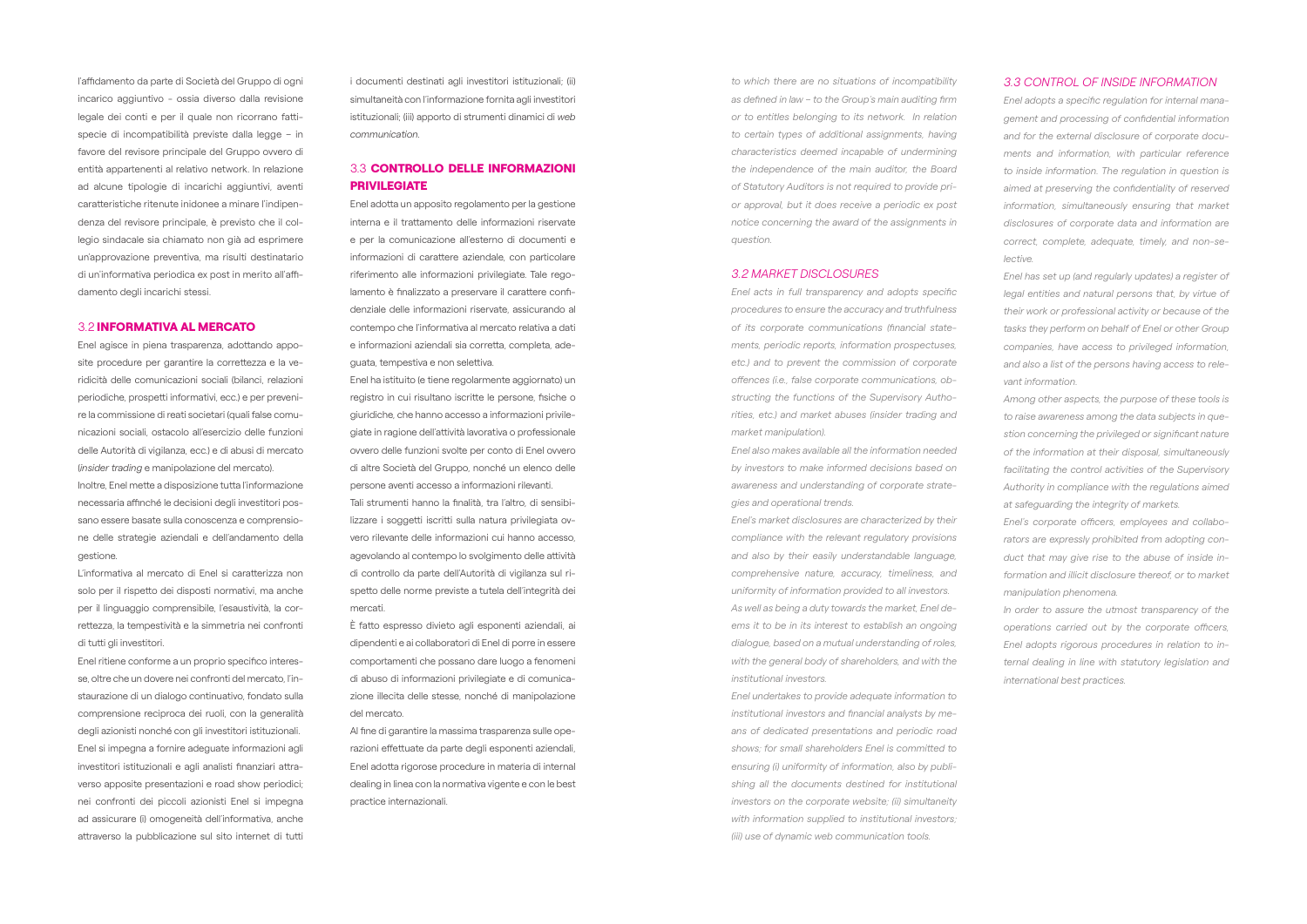#### SEZIONE II.

## CRITERI DI CONDOTTA NELLE RELAZIONI CON TUTTI GLI ALTRI INTERLOCUTORI

## 3.4 TRATTAMENTO DELLE INFORMA-ZIONI

Le informazioni degli stakeholder sono trattate da Enel nel pieno rispetto della riservatezza e della privacy degli interessati.

A tal fine sono applicate e costantemente aggiornate politiche e procedure specifiche per la protezione delle informazioni. In particolare, Enel:

- definisce un'organizzazione per il trattamento delle informazioni che assicuri la corretta separazione dei ruoli e delle responsabilità;
- classifica le informazioni per livelli di criticità crescenti e adotta opportune contromisure in ciascuna fase del trattamento;
- sottopone i soggetti terzi che intervengono nel trattamento delle informazioni alla sottoscrizione di patti di riservatezza.

#### 3.5 REGALI, OMAGGI E BENEFÍCI

Non è ammessa alcuna forma di regalo che possa anche solo essere interpretata come eccedente le normali pratiche commerciali o di cortesia o comunque rivolta ad acquisire trattamenti di favore nella conduzione di qualsiasi attività collegabile a Enel. In particolare, è vietata qualsiasi forma di regalo a funzionari pubblici italiani ed esteri, revisori, consiglieri di Enel, membri degli organi di controllo e di vigilanza, o a loro familiari, che possa influenzare l'indipendenza di giudizio o indurre ad assicurare un qualsiasi vantaggio.

Tale norma, che non ammette deroghe nemmeno in quei Paesi dove offrire doni di valore a partner commerciali è consuetudine, concerne sia i regali promessi od offerti sia quelli ricevuti; si precisa che per regalo si intende qualsiasi tipo di beneficio (partecipazione gratuita a convegni, ospitalità, promessa di un'offerta di lavoro ecc.). In ogni caso, Enel si astiene da pratiche non consentite dalla legge, dagli usi commerciali o dai codici etici - se noti - delle aziende o degli enti con cui ha rapporti. Gli omaggi

di Enel si caratterizzano perché volti a promuovere la brand image di Enel. I regali offerti e ricevuti devono essere gestiti e autorizzati secondo le procedure aziendali e devono essere adeguatamente documentati.

### 3.6 COMUNICAZIONE ALL'ESTERNO

La comunicazione di Enel verso i suoi stakeholder (anche attraverso i mass media) è improntata al rispetto del diritto all'informazione; in nessun caso è permesso divulgare notizie o commenti falsi o tendenziosi.

Ogni attività di comunicazione rispetta le leggi, le regole, le pratiche di condotta professionale, ed è realizzata con chiarezza, trasparenza e tempestività, salvaguardando, tra le altre, le informazioni price sensitive e i segreti industriali.

È vietata ogni forma di pressione o di acquisizione di atteggiamenti di favore da parte dei mezzi di comunicazione.

Tutti i comunicati stampa sono disponibili sul sito internet www.enel.com, così da permetterne la massima fruibilità; il portale istituzionale Enel, oltre a offrire l'attivazione di servizi on-line, presenta una serie di canali tematici volti all'approfondimento di tematiche correlate al *core business* (l'ambiente, l'ecologia, la scienza e la geoeconomia delle risorse energetiche, ecc.) e allo scambio e dibattito on-line con gli stakeholder.

Per garantire completezza e coerenza delle informazioni, i rapporti di Enel con i mass media possono essere tenuti esclusivamente con il coordinamento delle funzioni preposte secondo le procedure interne.

Enel partecipa a conferenze, seminari e tavoli di lavoro, e acconsente a pubblicazioni di carattere tecnico o scientifico, sociale ed economico relative alle proprie attività, in base alle seguenti regole generali di condotta:

- partecipazione a ogni convegno di un numero limitato di persone di Enel;
- comunicazione preventiva della partecipazione e degli argomenti trattati alla Funzione Comunicazione.

## *SECTION II. CRITERIA OF CONDUCT IN RELATIONS WITH OTHER PARTIES*

#### *3.4 INFORMATION PROCESSING*

*Enel processes stakeholder information with full respect for the confidentiality and privacy of the parties involved.*

*To this end, specific policies and procedures for the protection of information are applied and kept constantly up to date. In particular, Enel:*

- *establishes an organizational structure for information processing that ensures proper separation of roles and responsibilities;*
- *classifies information according to increasing levels of sensitivity and adopts appropriate countermeasures in each processing phase;*
- *requires the third parties involved in information processing to sign confidentiality agreements.*

#### *3.5 GIFTS, GRATUITIES, AND BENEFITS*

*Any form of gift that exceeds or can be construed as exceeding normal commercial practices or courtesy, or that is in any way intended to obtain favorable treatment in the pursuit of any activity connected to Enel, is prohibited. Specifically, it is prohibited to make any form of gift to Italian or foreign public officials, auditors, Enel directors, members of the control and supervisory bodies or their family members, capable of influencing their independence of judgement or securing any type of advantage.*

*This rule, which also applies without exception in countries where offering gifts of value to commercial partners is a customary practice, covers gifts promised, offered or received. The term "gift" refers to any type of benefit (participation in conferences free of charge, hospitality, promise of employment, etc.). Enel repudiates practices not permitted by the law, by commercial practice, or by the codes of ethics, if known, of the companies or entities with which it maintains relationships. Gratuities offered by Enel are designed to promote the Company's brand image. Gifts offered and received must be handled*  *and authorized in accordance with the company procedures and must be adequately documented.*

#### *3.6 EXTERNAL COMMUNICATIONS*

*Enel's communications to its stakeholders (also via the mass media) are formulated in respect of the right to information; the release of false or misleading information or comments is prohibited in all circumstances.*

*All communications comply with the law, rules, and practices of professional conduct and are made in a clear, transparent, and timely manner, safeguarding also price-sensitive information and industrial secrets.*

*The Company avoids all forms of pressure or attempts to obtain favor in its dealings with the mass media.In order to ensure maximum access, all press releases are published on the www.enel.com website; in addition to offering online activation of services, the Enel corporate portal features a number of thematic channels aimed at providing in-depth information on issues correlated with the core business (environment, ecology, science and geo-economics of energy resources, etc.) and at exchanging information and discussion with stakeholders online.*

*To guarantee completeness and consistency of information, Enel's media relations can be maintained exclusively with the coordination of the designated functions in accordance with the relevant internal procedures.*

*Enel takes part in conferences, seminars, and roundtables, and permits the publication of scientific, technical, social, or economic information on its activities, based on the following general rules of conduct:*

- *participation in any given conference of a limited number of Enel people;*
- *• prior notification to the Communications Function of the participation and arguments discussed.*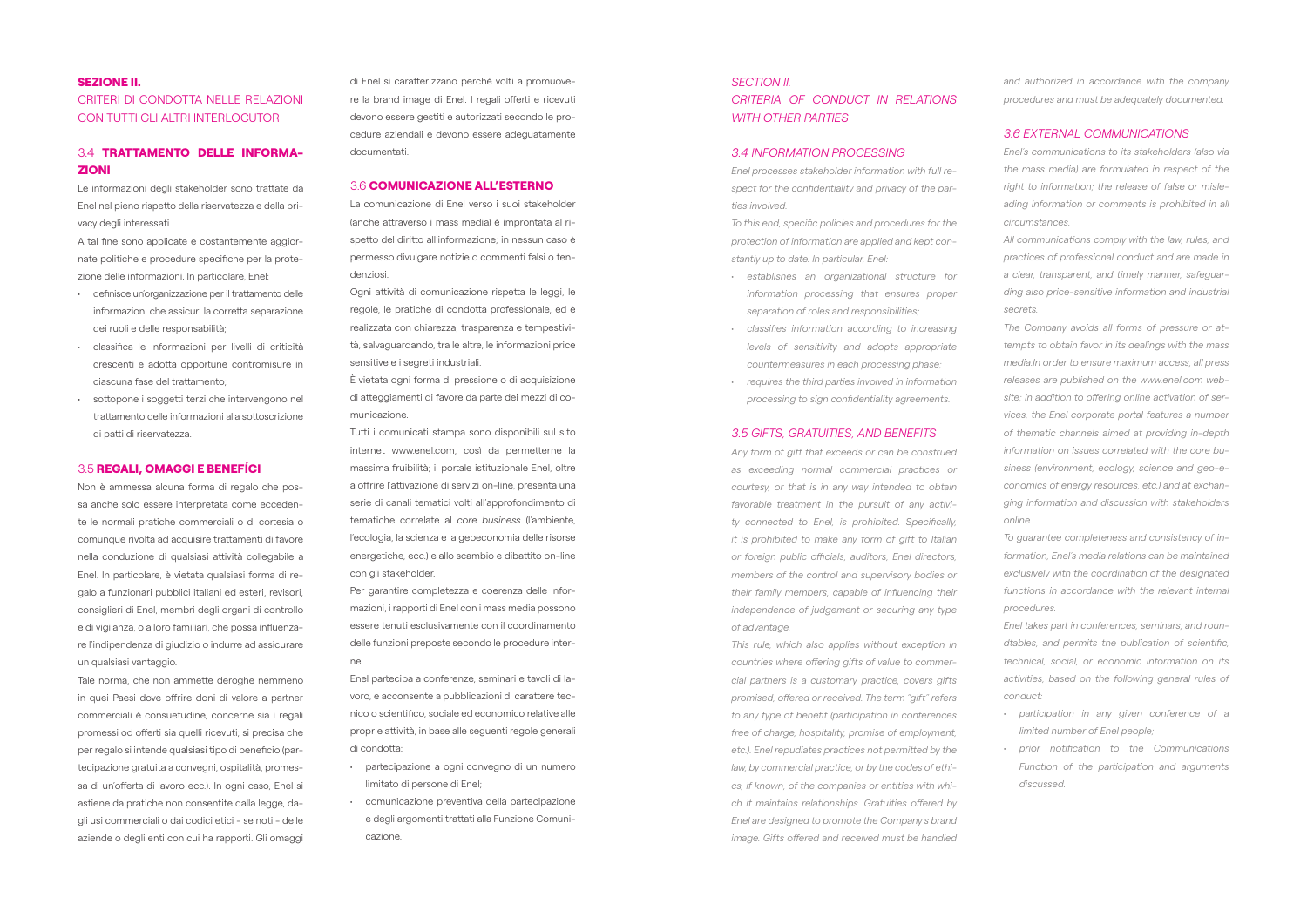#### CAPO I.

CRITERI DI CONDOTTA NELLE RELAZIONI CON LE PERSONE DI ENEL

### 3.7 SELEZIONE DEL PERSONALE

La valutazione del personale da assumere è effettuata in base alla corrispondenza dei profili dei candidati con quelli attesi e con le esigenze aziendali, nel rispetto delle pari opportunità per tutte le forme di diversità. Le informazioni richieste sono strettamente collegate alla verifica degli aspetti previsti dal profilo professionale e psicoattitudinale, nel rispetto della sfera privata e delle opinioni del candidato. La Funzione Persone e Organizzazione, nei limiti delle informazioni disponibili, adotta opportune misure per evitare qualsiasi forma di discriminazione, nepotismi, o forme di clientelismo nelle fasi di selezione e assunzione.

## 3.8 COSTITUZIONE DEL RAPPORTO DI LAVORO

Il personale è assunto con regolare contratto di lavoro; non è tollerata alcuna forma di lavoro irregolare. Alla costituzione del rapporto di lavoro ogni collaboratore riceve accurate informazioni relative a:

- caratteristiche della funzione e delle mansioni da svolgere;
- elementi normativi e retributivi, come regolati dal contratto collettivo nazionale di lavoro;
- norme e procedure da adottare al fine di evitare i possibili rischi per la salute associati all'attività lavorativa.

Tali informazioni sono presentate al collaboratore in modo che l'accettazione dell'incarico sia basata su un'effettiva comprensione.

#### 3.9 GESTIONE DELLE PERSONE

Enel assicura uguali opportunità e non discriminazione nella gestione delle persone valorizzando il contributo unico di ciascuno.

Nell'ambito dei processi di gestione e sviluppo delle persone (per esempio, in caso di promozione o trasferimento), così come in fase di selezione, le decisioni prese sono basate sulla corrispondenza tra profili attesi e profili posseduti e/o su considerazioni di merito (per esempio, assegnazione degli incentivi in base ai risultati raggiunti).

L'accesso a ruoli e incarichi è anch'esso stabilito in considerazione delle competenze e delle capacità, inoltre, compatibilmente con le esigenze organizzative, sono favorite quelle forme di flessibilità nell'organizzazione del lavoro che agevolano la gestione dello stato di genitorialità e dei carichi di cura e assistenza familiare.

La valutazione delle persone è effettuata in maniera allargata coinvolgendo i responsabili, la Funzione Persone e Organizzazione e, per quanto possibile, i soggetti che sono entrati in relazione con il valutato. Nei limiti delle informazioni disponibili e della tutela della privacy, la Funzione Persone e Organizzazione opera per impedire ogni forma favoritismo.

#### Diffusione delle politiche del personale

Le politiche di gestione del personale sono rese disponibili a tutte le persone in azienda attraverso gli strumenti di comunicazione aziendale (intranet, web tv aziendale, web radio, documenti e comunicazioni organizzative).

#### Valorizzazione delle persone e apprendimento continuo

I responsabili utilizzano e valorizzano pienamente tutte le professionalità presenti nell'organizzazione mediante l'attivazione delle leve disponibili per favorire lo sviluppo e la crescita delle persone. In quest'ambito, riveste particolare importanza lo scambio del feedback tra tutte le persone in modo da favorire il miglioramento continuo delle competenze. Enel mette a disposizione di tutte le persone strumenti di Knowledge Sharing e attività di formazione, residenziali e a distanza, per un apprendimento continuo e costante di competenze soft e tecniche per accrescere il valore professionale, nel rispetto delle attitudini personali ma anche dello sviluppo di nuove *skill* per affrontare i nuovi contesti. Enel considera infatti la 'formazione' uno stimolo continuo per l'autoapprendimento delle competenze e delle conoscenze necessarie per risponde-

## *CHAPTER I. CRITERIA OF CONDUCT IN RELATIONS WITH ENEL PEOPLE*

#### *3.7 RECRUITMENT*

*The evaluation of personnel to hire is based on the degree to which candidate profiles match the characteristics sought and the company's needs, in compliance with the principle of equal opportunities for all forms of diversity. The information requested is strictly related to checking of possession of the professional and aptitudinal characteristics the Company is seeking, without violating the private sphere or opinions of the candidate. Within the limits of the information available, the People and Organization Function takes appropriate measures to avoid any form of discrimination, nepotism, or cronyism during the recruitment and hiring process.*

## *3.8 ESTABLISHMENT OF THE EMPLOY-MENT RELATIONSHIP*

*Personnel are hired with proper employment contracts; no form of unregulated work relationships are tolerated. When the employment relationship is entered into, each employee receives accurate information regarding:*

- *the characteristics of the job and the work to be performed;*
- *normative and remunerative aspects of the position, as governed by the national collective bargaining agreement;*
- *the regulations and procedures to be adopted to avoid possible health risks associated with the work activity.*

*This information is presented to the candidate in such a way that acceptance of the position is based on his or her full and effective understanding.*

#### *3.9 PEOPLE MANAGEMENT*

*Enel guarantees equal opportunities and non-discrimination in the management of its people, recognizing and appreciating the individual contribution of each.In the context of people management and development (e.g., promotions or transfers), as*  *well as in the recruitment phase, the decisions taken are based on the correspondence between the required job profiles and the candidates' profiles and/or on considerations of merit (e.g., awarding of incentives based on results).*

*Access to roles and positions is also determined by considering competences and capabilities; in addition, the Company favors flexible forms of work organization – as far as compatible with organizational requirements – to facilitate management of parenthood and family care and assistance duties. People evaluation is carried out in a broad manner, with the involvement of managers, the People and Organization Function and, as far as possible, parties who have had dealings with the evaluated individual.Within the limits of the information available and data protection requirements, the People and Organization Function acts to prevent all forms of favoritism.*

#### *Disclosure of personnel policies*

*Personnel management policies are made available to all the people in the company by means of the corporate communication tools (Intranet, corporate web TV, web radio, organizational documents and communications).*

## *Empowerment of people and continuous learning*

*Managers use and fully exploit all the professional skills present in the organization by using the available levers to promote people growth and development.*

*The exchange of feedback between all the people involved in order to assist continuous improvement of competences is of particular importance in this context. Enel places in-house and distance knowledge sharing and training tools at the disposal of all its people to allow continuous learning and constant accumulation of soft and technical skills to build professional value, in compliance with personal aptitudes and also with the need to develop new skills to face new challenges.* 

*In this context, Enel considers "training" as a con-*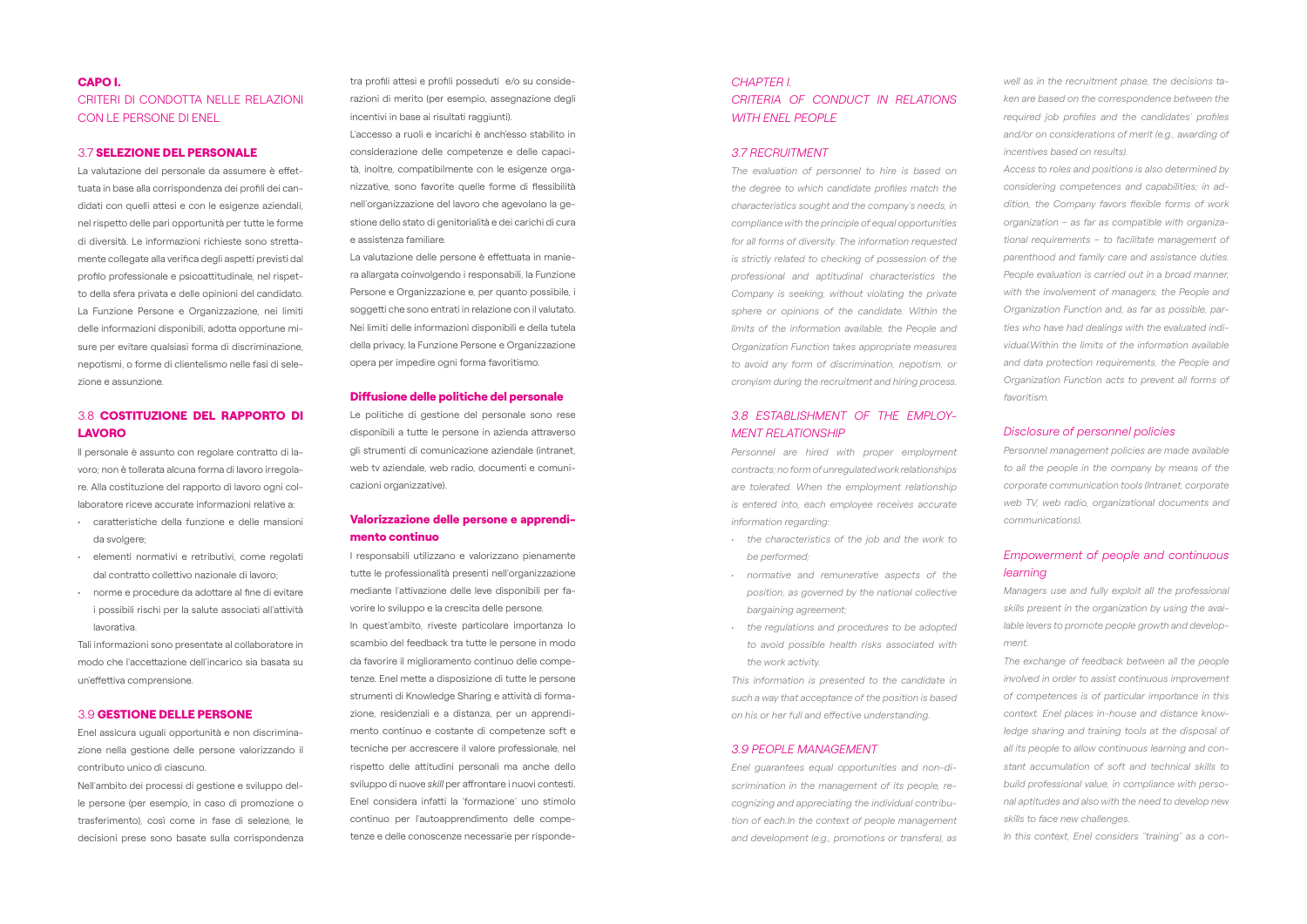re alle diverse professionalità presenti nel Gruppo e in continua evoluzione. Enel incoraggia la capacità del singolo di intraprendere un percorso formativo che rispetti i propri bisogni, le passioni e le attitudini e aiuti le persone a sviluppare il proprio potenziale, che varia da individuo a individuo, ponendo l'Empowerment delle persone al primo posto nella sua strategia di sviluppo delle persone del Gruppo. A tal fine Enel promuove, oltre alla formazione tecnico-operativa, *attività di learning* esperienziale e una continua apertura verso il mondo esterno secondo un principio di osmosi tra l'azienda e mondo universitario, scientifico, istituzionale nonché favorisce il confronto e lo scambio con altre realtà aziendali. Inoltre, per agevolare un costante allenamento delle competenze e uno spirito intraprendente e proattivo, Enel mette a disposizione delle persone una piattaforma di formazione online, accessibile da mobile, a livello globale su cui viene anche tracciata la fruizione dei corsi online e residenziali.

#### Gestione del tempo di lavoro delle persone

Ogni responsabile è tenuto a valorizzare il tempo di lavoro dei collaboratori richiedendo prestazioni coerenti con l'esercizio delle loro mansioni e con i piani di organizzazione del lavoro.

Costituisce abuso della posizione di autorità richiedere, come atto dovuto al superiore gerarchico, prestazioni, favori personali o qualunque comportamento che configuri una violazione del presente Codice Etico.

#### Coinvolgimento delle persone

Il coinvolgimento delle persone è essenziale alla realizzazione degli obiettivi aziendali e si concretizza nella partecipazione attiva, collaborativa e fondata su indipendenza di giudizio.

Il processo di formulazione delle decisioni finali tiene conto dei vari punti di vista compatibilmente con le esigenze aziendali.

#### Accessibilità

Enel si impegna alla creazione di contesti lavorativi inclusivi ponendo particolare attenzione all'accessibilità fisica dei luoghi in cui si svolge l'attività lavorativa, all'accessibilità digitale di informazioni, documenti e comunicazioni e alle specifiche necessità di strumenti lavorativi assistivi.

#### Flessibilità e luoghi di lavoro

Enel favorisce modalità flessibili di realizzazione della prestazione lavorativa assicurando pari opportunità di contribuzione ed equità nella valorizzazione delle persone sulla base dei risultati conseguiti e indipendentemente dalla modalità di svolgimento del lavoro.

#### Benessere

Enel è attenta alla promozione di comportamenti orientati al work life integration e si impegna attivamente a favorire il benessere personale e organizzativo quali fattori abilitanti il coinvolgimento e le potenzialità innovative delle persone.

## 3.10 INTERVENTI SULL'ORGANIZZAZIO-NE DEL LAVORO

Nel caso di riorganizzazione del lavoro, è salvaguardato il valore delle persone prevedendo, ove necessario, azioni di formazione e/o di riqualificazione professionale. Enel si attiene, perciò, ai seguenti criteri:

- gli oneri delle riorganizzazioni del lavoro devono essere distribuiti il più uniformemente possibile tra tutte le persone, coerentemente con l'esercizio efficace ed efficiente dell'attività d'impresa;
- la persona può essere assegnata a incarichi diversi rispetto a quelli svolti in precedenza, nel rispetto delle previsioni normative, avendo cura di accompagnare, ove ne ravveda l'esigenza con una adeguata formazione, l'acquisizione di nuove e diverse competenze.

*tinuous stimulus for self-learning of the skills and know-how required to meet the needs of the various professional roles present and constantly evolving within the Group. Enel encourages the ability of each individual to follow a training pathway that complies with his/her needs, interests, and aptitude, helping people to develop their potential, which varies from one person to another, placing the empowerment of people at the center of its Group people development strategy. For this purpose, in addition to technical-operational training Enel promotes experience based learning activities and constant openness towards the outside world in accordance with a principle of osmosis between the Company and the academic, scientific, and institutional world, and favors discussion and exchanges with other business enterprises. Also, to facilitate continuous training of skills and development of an enterprising and proactive spirit, Enel offers people a global, accessible, and mobile online training platform on which the attendance of online and residential courses is tracked.*

#### *Management of people's working time*

*Each manager is required to optimize the working time of his or her people, requiring services that are in line with the assigned roles and with work organization plans. It is an abuse of a position of authority to make requests, implying that compliance is required by a hierarchical superior, for services, personal favors, or any conduct that violates this Code of Ethics.*

#### *Engagement of people*

*Engagement of people is essential to achieve the corporate objectives and it takes the form of active, collaborative participation based on independence of judgement.* 

*The final decision-making process is conducted in accordance with various perspectives, as far as compatible with the requirements of the Company.*

#### *Accessibility*

*Enel is committed to creating inclusive work situations, focusing especially on physical accessibility to workplaces, digital accessibility of information, documents, and communications, and specific needs for assistive work tools.*

#### *Flexibility and workplaces*

*Enel favors flexible working methods, assuring equal opportunities for contribution and fairness in the assessment of people based on the results achieved and irrespective of the method of carrying out the work.*

#### *Well-being*

*Enel strives to promote behaviors oriented towards work-life integration and is actively involved in promoting personal and organizational well-being as factors enabling the engagement and innovative potential of people.*

### *3.10 ACTIONS ON WORK ORGANIZATION*

*When reorganizing work activities, the value of people is safeguarded by providing training and/or professional retraining actions wherever necessary. To this end, Enel follows the criteria listed below:*

- *• the burden of work reorganization must be distributed as evenly as possible among all people, in line with the effective and efficient performance of the business operations;*
- *a person can be assigned different responsibilities with respect to those previously carried out, in compliance with normative provisions, taking care to accompany the acquisition of new and diverse skills by means of adequate training, wherever the need is identified.*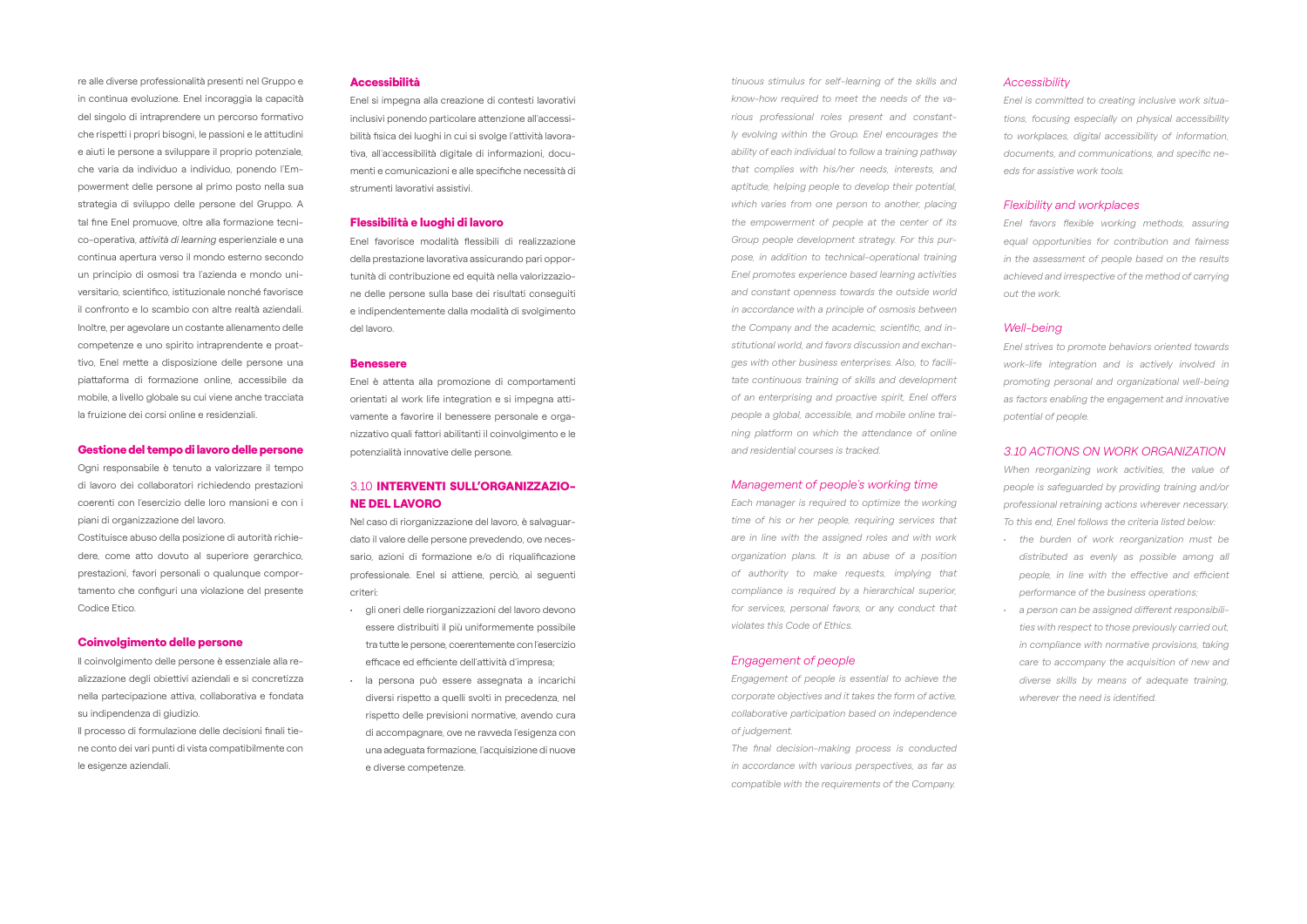#### 3.11 SICUREZZA E SALUTE

Enel considera la salute, la sicurezza e l'integrità psicofisica delle persone il bene più prezioso da tutelare in ogni momento della vita, al lavoro come a casa e nel tempo libero, e si impegna a sviluppare, consolidare e diffondere una solida cultura della sicurezza in tutto il suo perimetro aziendale.

Obiettivo di Enel è garantire un ambiente di lavoro privo di pericoli per la salute e la sicurezza, proteggere le proprie persone, ricercando costantemente le sinergie necessarie non solo all'interno delle Società del Gruppo, ma anche con i fornitori, le imprese, i partner e i clienti coinvolti nella propria attività. A tal fine, una capillare struttura interna, attenta all'evoluzione degli scenari di riferimento e al conseguente mutamento dei rischi, realizza interventi di natura tecnica e organizzativa, che si basano sui seguenti principi fondamentali:

- l'adozione e l'attuazione del Sistema di Gestione della Salute e Sicurezza dei lavoratori conforme allo standard internazionale;
- la valutazione di tutti i rischi per la salute e sicurezza e l'adozione di un approccio sistematico per eliminarli alla fonte o, quando non è possibile, minimizzarli;
- l'adozione delle migliori tecnologie e di metodi di lavoro orientati al miglioramento continuo;
- l'adozione di un programma di informazione e formazione dei lavoratori.

## 3.13 INTEGRITÀ E TUTELA DELLA PER-**SONA**

Enel, inoltre, si adopera per il miglioramento continuo dell'efficienza delle strutture aziendali e dei processi che contribuiscono alla continuità dei servizi erogati e alla Sicurezza Nazionale, tra cui il concorso in eventi di Protezione Civile.

#### 3.12 TUTELA DELLA PRIVACY

La privacy delle persone è tutelata adottando standard internazionali e le relative modalità di trattamento e conservazione dei dati personali sono definite con il supporto del *Data Protection Officer* nel rispetto delle policy aziendali e delle varie normative europee e nazionali. Enel, nel trattare i dati personali rispetta tutti i diritti fondamentali e osserva le libertà

e i principi riconosciuti dalla legge, in particolare il rispetto della vita privata e familiare, del domicilio e delle comunicazioni, la protezione dei dati personali, la libertà di pensiero, di coscienza e di religione, la libertà di espressione e d'informazione.

Tali standard prevedono, inoltre, il divieto di comunicare/diffondere i dati personali senza previo consenso, fatte salve le ipotesi previste dalla legge, dell'interessato e stabiliscono le regole per il controllo, da parte di ciascuna persona, delle norme a protezione della *privacy.*

Enel promuove i principi di diversità, inclusione e pari opportunità e si impegna a creare un ambiente di lavoro nel quale le persone sono trattate con equità garantendo il diritto a condizioni di lavoro rispettose della dignità di ogni persona.

Enel si impegna a tutelare l'integrità fisica e psicologica e l'individualità di ciascuna persona e si oppone a qualsiasi forma di comportamento che causi discriminazione riguardo a genere, età, disabilità, nazionalità, orientamento sessuale, etnia, religione, opinioni politiche e ogni altra forma di diversità individuale o che sia lesivo della persona, delle sue convinzioni o preferenze.

Non sono tollerate molestie fisiche, verbali, visive o psicologiche che creano un ambiente di lavoro denigrante, ostile, umiliante, intimidatorio, offensivo o non sicuro. Si considera ambiente di lavoro ogni luogo in cui venga svolta l'attività lavorativa. In particolare non sono tollerate molestie relative alla sfera sessuale e comportamenti che possano turbare le sensibilità individuali (per esempio allusioni e commenti espliciti o avance).

Non sono considerate discriminazione le disparità di trattamento se giustificate o giustificabili sulla base di criteri oggettivi.

#### 3.14 DOVERI DELLE PERSONE

La persona deve agire lealmente al fine di rispettare gli obblighi sottoscritti nel contratto di lavoro e quanto previsto dal Codice Etico, assicurando le

#### *3.11 HEALTH AND SAFETY*

*Enel considers the health, safety, and psychological and physical well-being of people to be the most precious asset to be protected at all times of life, at work, at home and during free time, and is committed to developing, consolidating, and disseminating a robust safety culture within the entire scope of the organization.*

*The objective of Enel is to guarantee a workplace free of health and safety hazards, to protect its people, and to constantly seek the necessary synergies not only within Group companies but also with the suppliers, companies, partners, and customers involved in its activities. For this purpose, a capillary internal structure, attentive to the evolution of reference scenarios and consequent changes in the types of risks, performs technical and organizational initiatives based on the following core principles:*

- *• adoption and implementation of the Occupational Health & Safety Management System in compliance with the international standard;*
- *• assessment of all health and safety risks and adoption of a systematic approach to eliminate them at the source if possible, or to minimize them;*
- *• adoption of the best technologies and working methods, oriented towards continuous improvement;*
- *• adoption of an information and training program for workers.*

*Also, Enel is committed to ongoing improvement of the efficiency level of the corporate structures and processes that contribute to the continuity of services provided and to national security, including participation in civil defense events.*

#### *3.12 DATA PROTECTION*

*Personal data protection is assured by adopting international standards and the related methods of processing and storage of personal data are defined with the support of the Data Protection Officer in compliance with company policies and the various European and national regulations. Enel processes personal data in compliance with the fundamental rights of data subjects and observes* 

*the rights and principles recognized in law, notably respect for private and family life, the home and communications, personal data protection, freedom of thought, conscience and religion, freedom of opinion and expression, and freedom to impart information and ideas. Data protection standards also prohibit the disclosure/dissemination of the data subject's personal data without prior express permission, except in the cases provided for by law, and they establish the rules to allow each individual to consult the data protection practices.*

## *3.13 INTEGRITY AND PROTECTION OF PEOPLE*

*Enel promotes principles of diversity, inclusion, and equal opportunities, and is committed to creating a workplace in which people are treated fairly, guaranteeing the right to working conditions that are respectful of their personal dignity.* 

*Enel is committed to protecting the physical and psychological integrity and personhood of each individual, and opposes all forms of behavior that result in discrimination in relation to gender, age, disability, nationality, sexual orientation, ethnicity, religion, political opinions, and all other forms of individual diversity, or that is detrimental to the person and his or her convictions or preferences.*

*Enel does not tolerate physical, verbal, visual, or psychological harassment such that result in a workplace that is humiliating, hostile, intimidating, offensive, or unsafe. Workplace is construed as referring to any place in which work activities are carried out. In particular, Enel does not tolerate any form of harassment concerning sexuality and behaviors that could upset individual sensitivities (e.g. allusions, explicit remarks, or sexual advances).*

*Disparity of treatment is not considered discriminatory if it is motivated by objective criteria.* 

### *3.14 DUTIES OF PEOPLE*

*People must act in good faith to meet the obligations undertaken on signing the employment contract and to comply with the provisions of the Code of Ethics, assuring the required work activities; each*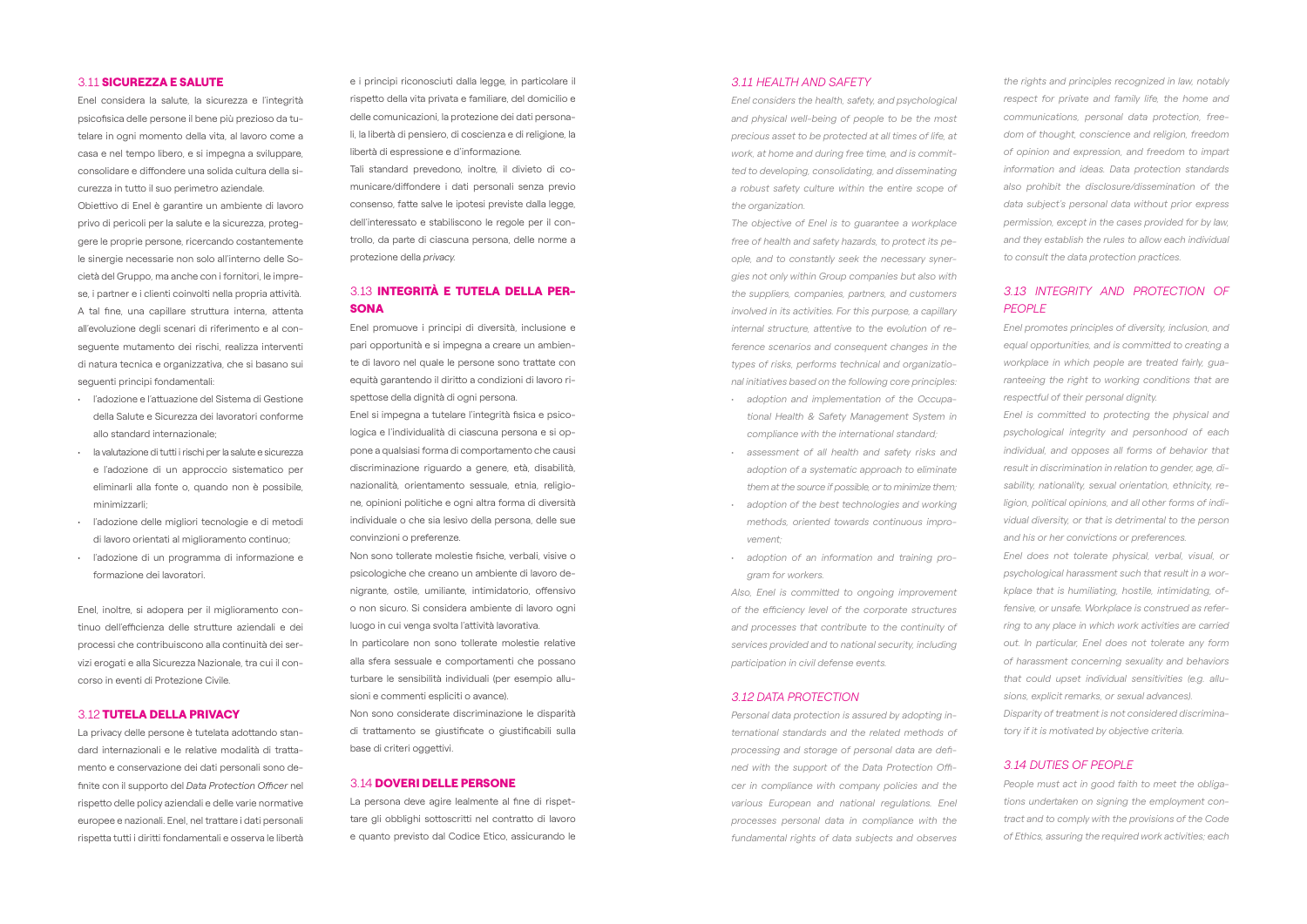prestazioni richieste; ed è tenuto a segnalare, tramite gli appositi canali, eventuali situazioni che ritiene costituiscano violazioni.

#### 3.15 GESTIONE DELLE INFORMAZIONI

La persona deve conoscere e attuare quanto previsto dalle politiche aziendali in tema di sicurezza delle informazioni per garantirne l'integrità, la riservatezza e la disponibilità.

È tenuta a elaborare i propri documenti utilizzando un linguaggio chiaro, oggettivo ed esaustivo, consentendo le eventuali verifiche da parte di colleghi, responsabili o soggetti esterni autorizzati a farne richiesta.

#### 3.16 CONFLITTO DI INTERESSI

Le persone di Enel sono tenute a evitare le situazioni reali o apparenti in cui l'interesse secondario (economico, finanziario, familiare o di altra natura) della persona interferisce o tende ad interferire con la capacità di assumere in modo imparziale decisioni nel migliore interesse dell'impresa e di adempiere alle funzioni e responsabilità ricoperte.

A titolo esemplificativo e non esaustivo, possono determinare conflitto di interessi le seguenti situazioni:

- svolgere una Funzione di Vertice (Amministratore Delegato, Consigliere, Responsabile di Funzione) e avere interessi economici con fornitori, clienti, o concorrenti (possesso di azioni, incarichi professionali ecc.) anche attraverso i familiari;
- curare i rapporti con i fornitori, clienti o partner commerciali e avere interessi presso gli stessi (ad es. svolgere attività lavorativa/consulenziale) anche tramite un Familiare o un Soggetto esterno legato alla persona di Enel;

La persona di Enel che ritiene di essere coinvolta in un conflitto di interessi, anche apparente, è tenuta ad astenersi dal prendere decisioni in relazione ai processi o alle questioni in cui si manifesta il conflitto e comunicarlo secondo le modalità previste dalle procedure aziendali.

#### 3.17 UTILIZZO DEI BENI AZIENDALI

Ogni persona di Enel è tenuta a operare con diligenza per tutelare i beni aziendali, attraverso comportamenti responsabili e in linea con le procedure operative predisposte per regolamentarne l'utilizzo, documentando con precisione il loro impiego. In particolare, ogni persona deve:

- utilizzare con scrupolo e parsimonia i beni a lui affidati;
- evitare utilizzi impropri dei beni aziendali che possano essere causa di danno o di riduzione di efficienza, o comunque in contrasto con l'interesse dell'Azienda.

Ogni persona è responsabile della protezione delle risorse affidate e ha il dovere di informare tempestivamente le Unità preposte di eventuali minacce o eventi dannosi per Enel. Enel si riserva il diritto di impedire utilizzi distorti dei propri beni e infrastrutture attraverso l'impiego di sistemi contabili, di reporting, di controllo finanziario e di analisi e prevenzione dei rischi, fermo restando il rispetto di quanto previsto dalle leggi vigenti (legge sulla privacy, statuto dei lavoratori ecc.).

Per quanto riguarda le applicazioni informatiche, ogni persona è tenuta a:

- adottare scrupolosamente quanto previsto dalle politiche di sicurezza aziendali, al fine di non compromettere la funzionalità e la protezione dei sistemi informatici;
- non inviare messaggi di posta elettronica minatori e ingiuriosi, non ricorrere a linguaggio irrispettoso, non esprimere commenti inappropriati che possano recare offesa alla persona e/o danno all'immagine aziendale;
- non navigare su siti internet con contenuti indecorosi e offensivi.

*individual is also responsible for reporting, via the specifically provided channels, any situation deemed to be potentially in violation of the Code of Ethics.*

#### *3.15 INFORMATION MANAGEMENT*

*In order to guarantee the integrity, confidentiality and availability of information, people must know and implement the corporate information security policies.*

*Each person is required to draw up his or her documents using clear, objective, and exhaustive language, allowing any necessary checks to be carried out by co-workers, superiors, or external parties authorized to make such requests.*

#### *3.16 CONFLICT OF INTEREST*

*All Enel people are required to avoid real or apparent situations wherein a secondary interest (economic, financial, family, or other) of the Enel person interferes with or tends to interfere with the ability to make an unbiased decision in the best interest of the Company and to comply with the functions and responsibilities assigned.*

*Examples of situations that can give rise to a conflict of interest include, without limitation:*

- *holding a senior position (Chief Executive Officer, Director, Function Manager) and maintaining economic interests in suppliers, customers, or competitors (ownership of shares, holding of professional offices, etc.), also via family members;*
- *handling relations with suppliers, customers, or commercial partners while holding interests in them (e.g., conducting work/consultancy activities), also via a family member or an external party connected to the Enel person;*

*An Enel person who believes he or she is in a position of conflict of interest must refrain from making decisions related to the processes or issues in which the conflict of interest arises and report the matter using the methods provided for by the corporate procedures.*

#### *3.17 USE OF CORPORATE RESOURCES*

*Each Enel person is required to make every effort to safeguard corporate assets by acting responsibly and in compliance with the operating procedures established to govern use of the assets, documenting their use accurately.*

*In particular, each person must:*

- *use the assets assigned to him or her in a careful and efficient manner;*
- *avoid improper uses of corporate assets that might damage them or reduce their efficiency or that are in conflict with the Company's interests.*

*Each person is responsible for protecting his or her assigned resources and must inform the units in charge promptly of any threats or events damaging to Enel. Enel reserves the right to prevent misuse of its assets and infrastructure through the use of accounting, reporting, financial control and analysis, and risk prevention systems, all in compliance with the provisions of statutory law (the law on data protection, the workers' charter etc.).*

*In relation to IT applications, each person is required to:*

- *comply scrupulously with the corporate security policies in order to avoid compromising the functional efficiency and protection of IT systems;*
- *not send email messages that are threatening or insulting, that contain vulgar language or inappropriate comments which may be offensive to the individual and/or may damage the corporate image;*
- *not visit websites whose contents are indecent and offensive.*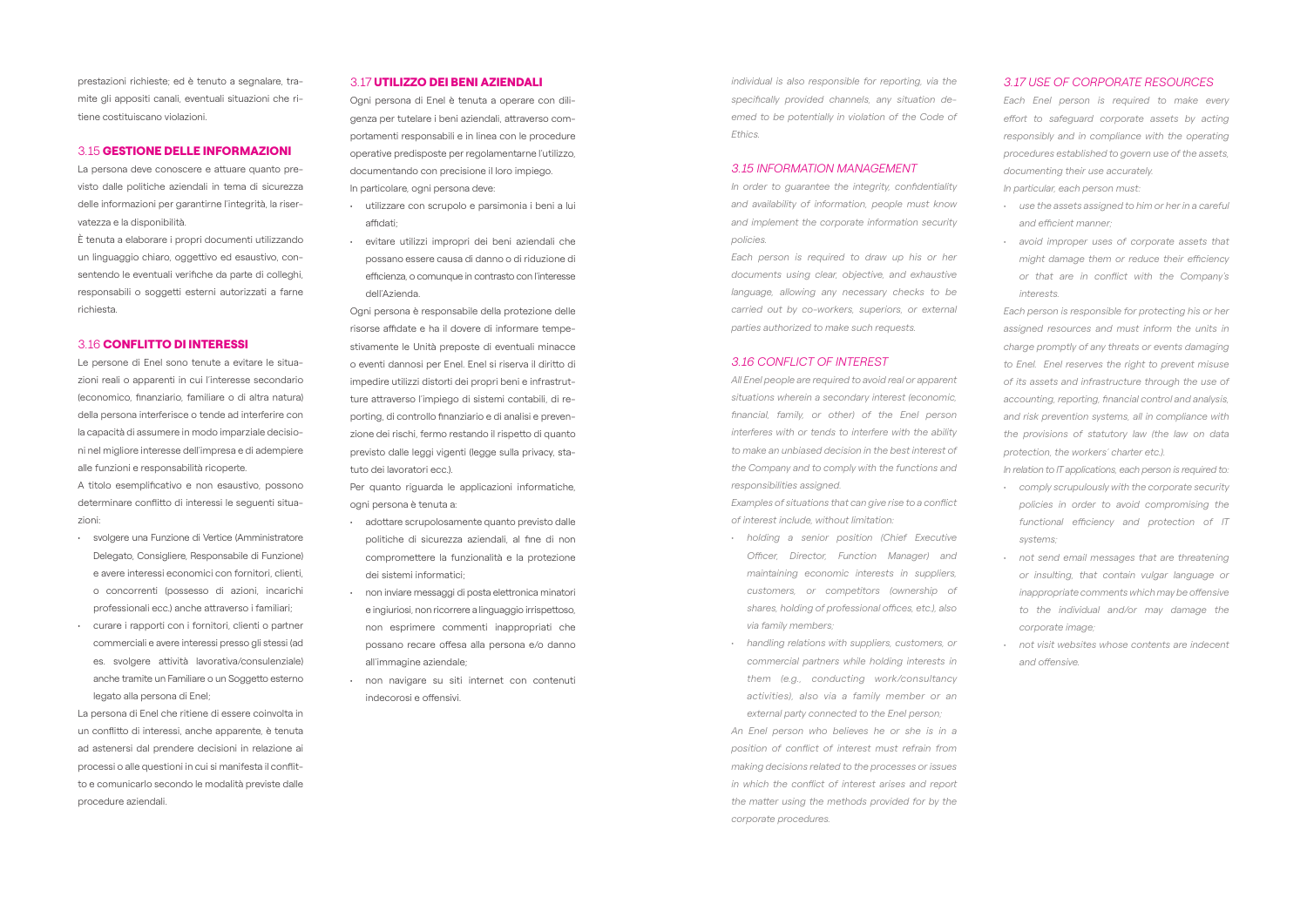#### CAPO II.

CRITERI DI CONDOTTA NELLE RELAZIONI CON I CLIENTI

## 3.18 IMPARZIALITÀ E NON DISCRIMINA-ZIONE

Enel si impegna a non discriminare arbitrariamente i propri clienti.

## 3.19 I CONTRATTI E LE COMUNICAZIONI AI CLIENTI

I contratti e le comunicazioni ai clienti di Enel (compresi i messaggi pubblicitari) sono:

- chiari e semplici, formulati con un linguaggio il più possibile vicino a quello normalmente adoperato dagli interlocutori (per esempio, per la clientela diffusa evitando clausole comprensibili solo agli esperti, indicando i prezzi al lordo d'IVA, illustrando in modo chiaro ogni costo);
- conformi alle normative vigenti, senza ricorrere a pratiche elusive o comunque scorrette (quali per esempio, l'inserimento di pratiche o clausole vessatorie nei confronti dei consumatori);
- completi, così da non trascurare alcun elemento rilevante ai fini della decisione del cliente;
- disponibili sui siti internet aziendali;
- resi accessibili, in modo da non trascurare eventuali diverse abilità.

## 3.20 STILE DI COMPORTAMENTO DELLE **PERSONE**

Scopi e destinatari delle comunicazioni determinano, di volta in volta, la scelta dei canali di contatto (bolletta, telefono, quotidiani, e-mail) più idonei alla trasmissione dei contenuti senza avvalersi di eccessive pressioni e sollecitazioni, e impegnandosi a non utilizzare strumenti pubblicitari ingannevoli o non veritieri.

Infine è cura di Enel comunicare in maniera tempestiva ogni informazione relativa a:

- eventuali modifiche al contratto;
- eventuali variazioni delle condizioni economiche e tecniche di erogazione del servizio e/o vendita dei prodotti;
- esiti di verifiche compiute nel rispetto degli standard richiesti dalle Autorità di controllo.

Lo stile di comportamento di Enel nei confronti della clientela è improntato alla disponibilità, inclusività, rispetto e cortesia, nell'ottica di un rapporto collaborativo e di elevata professionalità. Inoltre Enel si impegna a limitare gli adempimenti richiesti ai suoi clienti e ad adottare procedure di pagamento semplificate, sicure e, quando possibile, digitalizzate e gratuite.

## 3.21 CONTROLLO DELLA QUALITÀ E DELLA CUSTOMER SATISFACTION

Enel si impegna a garantire adeguati standard di qualità dei servizi/prodotti offerti sulla base di livelli predefiniti e a monitorare periodicamente la qualità percepita.

## 3.22 COINVOLGIMENTO DELLA CLIEN-TELA

Enel si impegna a dare sempre riscontro ai suggerimenti e ai reclami da parte dei clienti e delle associazioni a loro tutela avvalendosi di sistemi di comunicazione idonei e tempestivi (per esempio, servizi di call center, indirizzi di posta elettronica), con particolare riguardo anche per i clienti con disabilità. È cura di Enel informare i clienti del ricevimento delle loro comunicazioni e dei tempi necessari per le risposte che, comunque, dovranno essere brevi. Nei limiti del possibile, Enel si impegna a consultare le associazioni a tutela dei consumatori per i progetti che abbiano un impatto rilevante sulla clientela (predisposizione delle bollette, informazioni sulle opzioni tariffarie, ecc.). Per garantire il rispetto di tali standard di comportamento, è presente un sistema integrato di controllo sugli stili e sulle procedure che regolano il rapporto con i clienti e con le loro associazioni di rappresentanza.

### *CHAPTER II.*

*CRITERIA OF CONDUCT IN CUSTOMER RELATIONS*

## *3.18 IMPARTIALITY AND NON DISCRIMINA-TION*

*Enel undertakes to not subject its customers to arbitrary discrimination.*

## *3.19 CONTRACTS AND COMMUNICATIONS TO CUSTOMERS*

*Contracts and communications to Enel customers (including advertising messages) must be:*

- *clear and simple, formulated in a language as close as possible to the language normally used by the parties (e.g. avoiding clauses that can only be understood by experts when addressing customers among the general public, showing prices inclusive of VAT and illustrating each cost clearly);*
- *drawn up in accordance with statutory legislation, without resorting to evasive or improper practices (such as the insertion of requirements or contractual clauses that are unfair towards consumers);*
- *complete, not omitting any relevant item that might affect the customer's decision;*
- *available on the Company's websites;*
- *accessible, in order to accommodate the needs of differently abled customers.*

*The purposes and recipients of communications determine which channel of contact (bill, telephone, newspapers, email) is best suited to transmission of the contents time by time, without resorting to the use of excessive pressure or insistence and rejecting the use of misleading or untruthful advertising tools. Finally, Enel ensures the timely communication of all information concerning:*

- *any contract changes;*
- *any variations in the economic and technical conditions for service delivery and/or product sales;*
- *outcomes of evaluations performed in compliance with the standards required by the regulatory authorities.*

#### *3.20 PEOPLE'S BEHAVIORAL STYLES*

*Enel's style of behavior in relation to customers is based on availability, inclusivity, respect, and courtesy in order to establish collaborative and highly professional relationships. Enel also undertakes to limit the formalities required of its customers and to adopt payment procedures that are simplified, secure and, as far as possible, digitalized and free of charge.*

## *3.21 CONTROL OF QUALITY AND CUSTO-MER SATISFACTION*

*Enel undertakes to guarantee adequate quality standards of the services/products offered, in keeping with predetermined levels, and to periodically monitor the level of satisfaction achieved.*

#### *3.22 CUSTOMER ENGAGEMENT*

*Enel undertakes to always respond to suggestions and complaints made by customers and consumer associations, making use of appropriate and timely communication systems (e.g., call center services, email addresses), paying particular attention to disabled customers. Enel informs customers that their communications have been received and the times necessary to answer the query, assuring anyway that such times are short.*

*To the extent possible, Enel undertakes to consult consumer associations on projects having a significant impact on customers (layout of bills, information on tariff options, etc.). To ensure that these standards of behavior are respected, Enel employs an integrated control system to monitor the behavioral styles and procedures governing relations with customers and consumer associations.*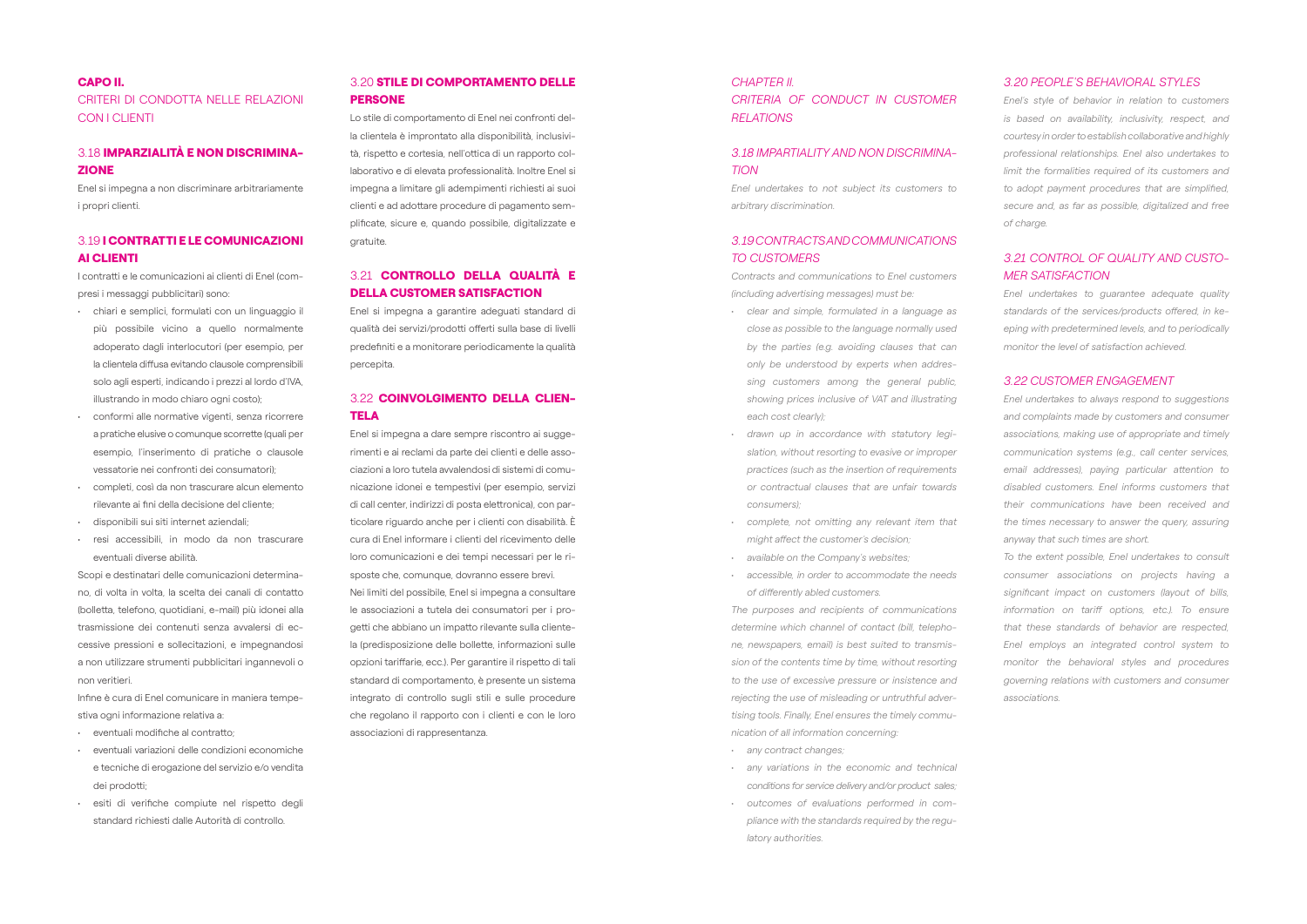### CAPO III.

## CRITERI DI CONDOTTA NELLE RELAZIONI CON I FORNITORI E CON I PARTNER

## 3.23 SCELTA DEL FORNITORE

I processi di acquisto sono improntati alla ricerca del massimo vantaggio competitivo per Enel, alla concessione delle pari opportunità per ogni fornitore; sono inoltre fondati su comportamenti precontrattuali e contrattuali orientati a un'indispensabile e reciproca lealtà, trasparenza e collaborazione. Le prestazioni dei fornitori, oltre a garantire i necessari standard qualitativi, devono andare di pari passo con l'impegno di adottare le migliori pratiche in termini di diritti umani e condizioni di lavoro, di salute e sicurezza sul lavoro, di responsabilità ambientale e di rispetto della *privacy by design e by default.*

- non precludere ad alcuno in possesso dei requisiti richiesti la possibilità di competere alla stipula di contratti, adottando nella scelta della rosa dei candidati criteri oggettivi e trasparenti;
- assicurare a ogni gara una concorrenza sufficiente con un numero adeguato di imprese.

In particolare, le persone di Enel addette a tali processi sono tenuti a:

Enel dispone di un albo fornitori i cui criteri di qualificazione non costituiscono barriera di accesso. Per Enel sono requisiti di riferimento:

- la disponibilità opportunamente documentata di mezzi, anche finanziari, strutture organizzative, capacità e risorse progettuali, know-how, ecc.;
- l'esistenza ed effettiva attuazione, nei casi in cui le specifiche Enel lo prevedano, di sistemi di gestione aziendali adeguati.

In ogni caso, nell'ipotesi che il fornitore, nello svolgimento della propria attività per Enel, adotti comportamenti non in linea con i princípi generali del presente Codice Etico, Enel è legittimata a prendere opportuni provvedimenti fino a precludere eventuali altre occasioni di collaborazione.

#### 3.24 SCELTA DEL PARTNER

La selezione dei partner condotta prima di avviare nuovi rapporti d'affari al fine di valutare l'affidabilità della potenziale Controparte è disciplinata da apposite procedure interne che mirano ad assicurare coerenza con i requisiti del Codice Etico.

## 3.25 INTEGRITÀ E INDIPENDENZA NEI RAPPORTI

In Enel le relazioni con i fornitori sono regolate da princípi comuni e sono oggetto di un costante monitoraggio. Tali relazioni comprendono anche i contratti finanziari e di consulenza.

La stipula di un contratto con un fornitore deve sempre basarsi su rapporti di estrema chiarezza, evitando ove possibile forme di dipendenza. Così, a titolo esemplificativo e non esaustivo:

- non è ritenuto corretto indurre un fornitore a stipulare un contratto a lui sfavorevole lasciandogli intendere un successivo contratto più vantaggioso;
- di norma, sono evitati i progetti vincolanti di lungo periodo con contratti a breve termine che necessitano di continui rinnovi con revisione dei prezzi;
- particolare attenzione dovrà essere dedicata alla stipula e gestione di contratti il cui importo stimato sia particolarmente rilevante rispetto al volume di affari del fornitore.

Per garantire la massima trasparenza ed efficienza del processo di acquisto, è favorita la rotazione periodica delle persone preposte agli acquisti e sono inoltre predisposte:

- la separazione dei ruoli tra l'unità richiedente la fornitura e l'unità stipulante il contratto;
- un'adeguata ricostruibilità delle scelte adottate;
- la conservazione delle informazioni nonché dei documenti ufficiali di gara e contrattuali per i periodi stabiliti dalle normative vigenti.

Infine, per garantire la trasparenza nei rapporti, Enel procede - ove ne ricorrano le condizioni ad una verifica degli assetti proprietari dei propri fornitori.

## *CHAPTER III. CRITERIA OF CONDUCT IN RELATIONS WITH SUPPLIERS AND PARTNERS*

#### *3.23 CHOICE OF SUPPLIER*

*Purchasing processes are designed to obtain the maximum competitive advantage for Enel while granting equal opportunities to all suppliers; they are also based on pre-contractual and contractual behaviors characterized by essential and reciprocal good faith, transparency, and collaboration.*

*In addition to guaranteeing the necessary quality standards, supplier services must proceed in step with the commitment to adopt best practices in terms of human rights and working conditions, occupational health and safety, environmental responsibility, and respect for data protection by design and by default.*

*In particular, the Enel people assigned to these processes must:*

- *not deny anyone in possession of the specified prerequisites the possibility of competing for contracts, adopting objective and transparent criteria when choosing the shortlist of candidates;*
- *ensure a sufficient level of competition in every tender with an adequate number of bidders. Enel draws on a list of suppliers whose qualification criteria do not constitute an access barrier.*

*The key prerequisites for Enel are:*

- *appropriately documented availability of means, also financial, organizational structures, planning capabilities and resources, know-how etc.;*
- *the existence and effective implementation of adequate corporate management systems in cases where Enel's specifications so require.*

*In any case, if a supplier should act in a manner that is incompatible with the general principles expressed in this Code of Ethics in the performance of its activities on behalf of Enel, Enel is entitled to take all the appropriate actions, including the preclusion of other opportunities for collaboration.*

#### *3.24 CHOICE OF PARTNERS*

*Selection of partners carried out before entering into new business relations in order to evaluate the reliability of the potential counterpart is regulated by specific internal procedures aimed at ensuring compliance with the requirements of the Code of Ethics.*

## *3.25 INTEGRITY AND INDEPENDENCE IN RELATIONS*

*In Enel, relations with suppliers are governed by shared principles and are subject to constant monitoring. Such relations include also financial and consultancy contracts. Entering into contact with a supplier must always be based on extremely clear relationships, avoiding forms of dependence wherever possible. For example, without limitation:*

- *it is improper to convince a supplier to enter into a disadvantageous contract by holding out the possibility of a more advantageous contract in the future;*
- *• the Company generally avoids long-term binding projects subject to continual renewals and price revisions and requiring short-term contracts;*
- *• special care must be taken in drawing up and managing contracts with an estimated value of particular significance when considered in relation to the supplier's turnover.*

*To guarantee the utmost transparency and efficiency in the procurement process, periodic rotation of the people in charge of purchasing is encouraged, also adopting the following measures:*

- *separation of roles between the unit requesting the supplies and the unit signing the contract;*
- *adequate capacity to track the decisional process;*

*• retention of information and official tender and contractual documents for the periods established by statutory legislation.*

*Finally, to ensure transparent business relations, Enel carries out an assessment of the ownership structure of its suppliers whenever conditions exist to recommend this course of action.*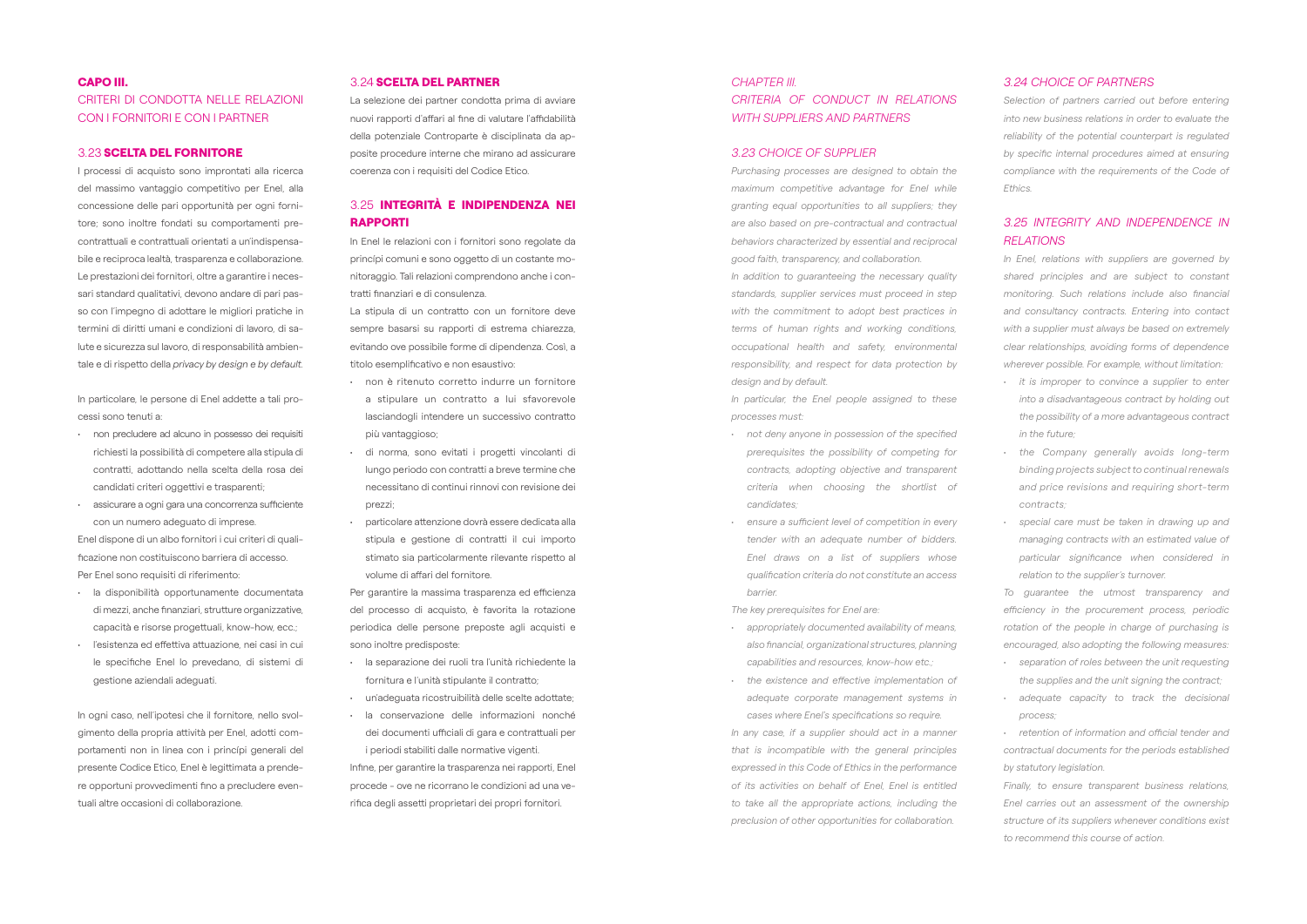## 3.26 TUTELA DEGLI ASPETTI ETICI NEL-LE COMMESSE

Nella prospettiva di conformare l'attività di approvvigionamento ai princípi etici adottati, Enel si impegna a richiedere, per particolari commesse, requisiti di tipo sociale (per esempio attraverso l'introduzione di specifici parametri di sostenibilità nelle formule di aggiudicazione).

Le violazioni dei princípi generali del Codice Etico comportano meccanismi sanzionatori, tesi anche a evitare reati che possano comportare responsabilità amministrativa a carico di Enel.

A tal fine, nei singoli contratti sono predisposte apposite clausole.

In particolare, nei contratti con i fornitori, sono introdotte clausole contrattuali che prevedono:

- l'adesione da parte del fornitore a specifici obblighi sociali (per esempio, misure che garantiscono ai lavoratori il rispetto dei diritti fondamentali, i princípi di parità di trattamento e di non discriminazione, la tutela del lavoro minorile o l'adesione ai principi del Global Compact);
- la possibilità di avvalersi di azioni di controllo, al fine di verificare il soddisfacimento di tali requisiti.

#### CAPO IV.

## CRITERI DI CONDOTTA NELLE RELAZIONI CON LA COLLETTIVITÀ

#### 3.27 POLITICA AMBIENTALE

Enel persegue obiettivi coerenti con quelli strategici in materia ambientale.

La protezione dell'ambiente e delle risorse naturali, la lotta ai cambiamenti climatici, e il contributo per uno sviluppo economico sostenibile sono fattori strategici nella pianificazione, nell'esercizio e nello sviluppo delle attività di Enel.

Per sfruttare tutte le possibili sinergie, la definizione della politica ambientale e la sua attuazione sono gestite in modo unitario e coerente.

- Tale gestione:
- definisce le politiche ambientali e di sviluppo industriale sostenibile;
- elabora le linee guida di attuazione della politica ambientale;
- individua gli indicatori e garantisce il monitoraggio e il controllo dell'andamento delle azioni aziendali in termini di impatto ambientale;
- segue l'evoluzione della legislazione ambientale nazionale e internazionale e predispone indirizzi applicativi verso le Società controllate;
- cura i rapporti con enti, istituti e agenzie in campo ambientale; promuove, attua e coordina intese e accordi di programma con tali soggetti oltre che con le istituzioni.

Ciascuna Società del Gruppo prevede al suo interno figure professionali di riferimento e/o strutture operative in relazione ai compiti e alle specifiche problematiche.

## 3.28 STRATEGIE E STRUMENTI DELLA POLITICA AMBIENTALE

La Politica ambientale di Enel trova supporto anche nella consapevolezza che l'ambiente può rappresentare un vantaggio competitivo in un mercato sempre più allargato ed esigente nel campo della qualità e dei comportamenti.

La strategia di Enel è improntata a un'ottica di investimenti e attività che rispondono ai princìpi dello sviluppo sostenibile; in particolare:

- destinare una quota significativa degli investimenti alla produzione di energia da fonti rinnovabili;
- nell'ambito di organismi e programmi nazionali e internazionali, promuovere azioni e comportamenti che considerano strategica la variabile ambiente.

Enel promuove i seguenti strumenti di politica ambientale:

- accordi volontari con le Istituzioni e le associazioni ambientaliste e di categoria;
- sistemi di Gestione Ambientale, che sono certificati secondo lo standard internazionale ISO 14001 e il regolamento europeo EMAS (*Eco-Management and Audit Schem*e), e che puntano al miglioramento continuo delle prestazioni e dell'organizzazione ambientale;

## *3.26 SAFEGUARDING ETHICAL ASPECTS IN PROCUREMENT*

*With the aim of bringing procurement activities into line with the ethical principles adopted, for certain contracts Enel is committed to demanding attributes of a social nature (e.g., by introducing specific sustainability parameters in its contact award formulas).*

*Violations of the general principles of the Code of Ethics will trigger disciplinary mechanisms, designed also to prevent offences in which administrative liability may accrue to Enel.* 

*To this end, individual contracts are drawn up with specific clauses.*

*In particular, clauses are inserted into contracts with suppliers to require:*

- *the supplier's compliance with specific social obligations (e.g. measures that guarantee the respect of fundamental rights for workers, principles of equal treatment and nondiscrimination, protection against child labor, or compliance with the principles of the Global Compact);*
- *the possibility of using monitoring actions to confirm that the requirements in question are satisfied.*

## *CHAPTER IV. CRITERIA OF CONDUCT IN COMMUNITY RELATIONS*

#### *3.27 ENVIRONMENTAL POLICY*

*Enel pursues objectives that are in line with its strategic goals in environmental matters. Protection of the environment and natural resources, climate action, and contribution to sustainable* 

*economic development are strategic factors in the planning, performance, and development of Enel's operations.*

*To make use of all possible synergies, the definition and implementation of the environmental policy are managed in a uniform and consistent manner. The management system adopted:*

*• defines the environmental and sustainable* 

*industrial development policies;*

- *prepares the guidelines for implementation of the environmental policy;*
- *identifies the indicators and ensures monitoring and control of the results of the Company's actions in terms of environmental impact;*
- *• follows the evolution of national and international environmental legislation and drafts implementation guidelines for subsidiaries;*
- *• oversees relations with environmental organizations, institutes and agencies; promotes, implements, and coordinates understandings and program agreements with such entities and with public institutions.*

*Each Group company has reference roles and/or operating structures responsible for the tasks and specific issues.*

## *3.28 STRATEGIES AND INSTRUMENTS OF THE ENVIRONMENTAL POLICY*

*Enel's environmental policy is also backed by the awareness that the environment can provide a competitive advantage in a market that is increasingly large and ever more demanding with regard to quality and behaviors.*

*The Company's strategy is based on investments and activities that respond to the principles of sustainable development; in particular:*

- *allocating a significant portion of investments to power generation from renewable sources;*
- *in the context of national and international bodies and programs, promoting activities and behaviors that consider the environment to be a strategic factor.*

*Enel promotes the following environmental policy instruments:*

- *• voluntary agreements with institutions and environmental and trade associations;*
- *• environmental management systems certified to ISO 14001 and the European EMAS regulation (Eco-Management and Audit Scheme) and oriented towards achieving continuous improvement in environmental services and organization;*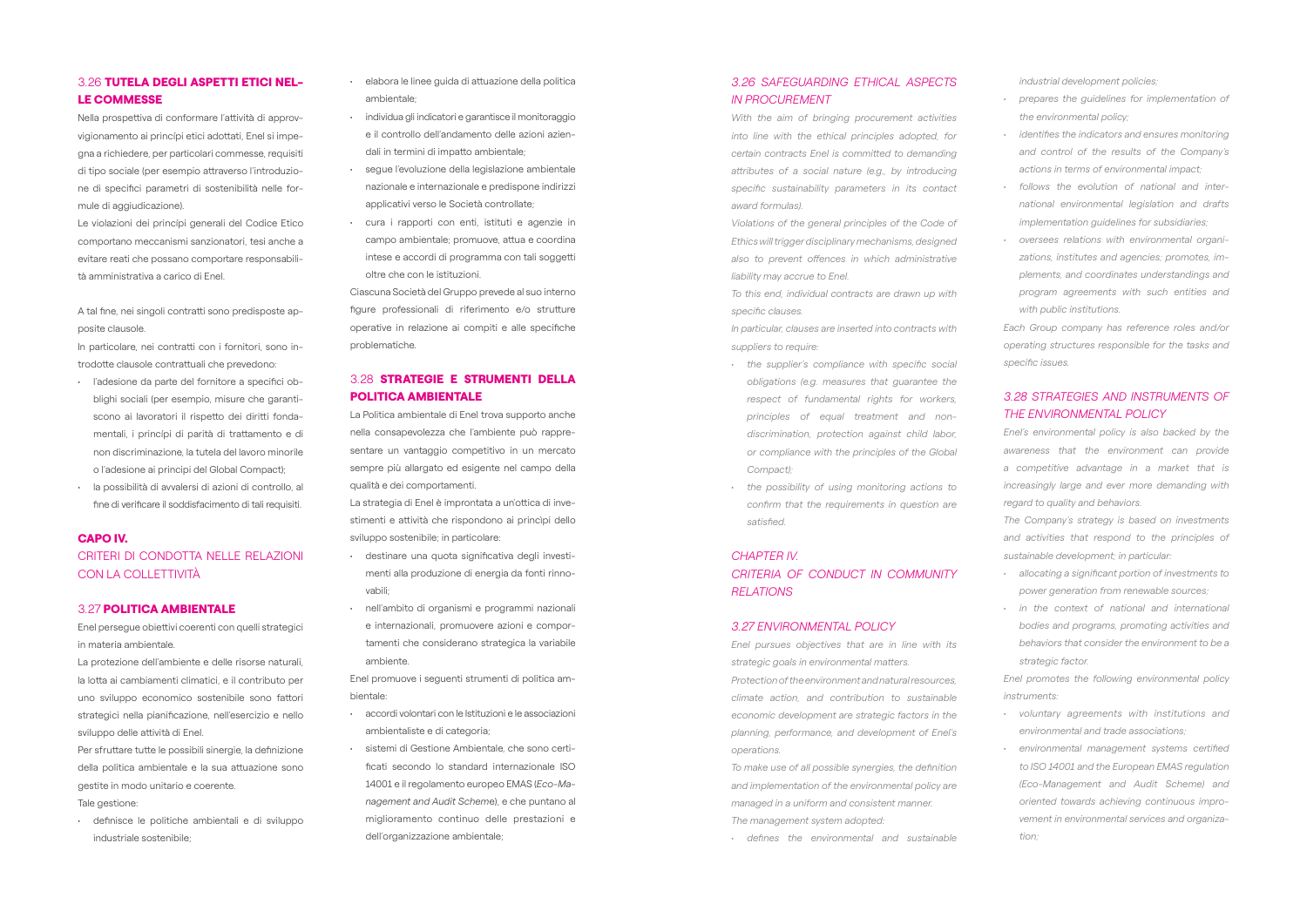- un sistema periodico di acquisizione (*reporting*) dei dati ambientali, che assicura il controllo delle prestazioni delle varie attività industriali;
- attività di sensibilizzazione e di formazione ambientale per le persone, che mirano alla divulgazione interna delle iniziative e ad accrescere le competenze e le professionalità;
- programmi per un uso razionale dell'energia rivolti ai clienti;
- implementazione di portali dedicati alla diffusione della "cultura" della tutela dell'ambiente e alla promozione delle iniziative di Enel sul territorio.

#### 3.29 COMUNICAZIONE AMBIENTALE

## 3.30 RAPPORTI ECONOMICI CON PAR-TITI, ORGANIZZAZIONI SINDACALI E AS-**SOCIAZIONI**

Annualmente Enel fornisce riscontro dell'attuazione della politica ambientale e della coerenza tra obiettivi e risultati conseguiti, attraverso la pubblicazione del Bilancio di Sostenibilità che illustra:

- i principali obiettivi e risultati ambientali (efficienza energetica, sviluppo delle fonti rinnovabili, uso dell'acqua, riduzione delle emissioni; gestione dei rifiuti ecc.);
- gli eventi e/o progetti ambientali più significativi (per esempio: certificazioni di Sistemi di Gestione Ambientale, adeguamenti impiantistici, accordi volontari, iniziative di vario genere per la protezione dell'ambiente e del territorio).

Enel si impegna a consentire l'accesso alle inf ormazioni ambientali, nel rispetto delle esigenze di riservatezza industriale.

Enel non finanzia partiti sia in Italia sia all'estero, loro rappresentanti o candidati, né effettua sponsorizzazioni di congressi o feste che abbiano un fine esclusivo di propaganda politica. Si astiene da qualsiasi pressione diretta o indiretta a esponenti politici (per esempio, tramite concessione di proprie strutture, accettazione di segnalazioni per le assunzioni, contratti di consulenza).

Enel non eroga contributi a organizzazioni con

le quali può ravvisarsi un conflitto di interessi (per esempio, a sindacati, associazioni ambientaliste o di tutela dei consumatori); per Enel è tuttavia possibile cooperare, anche finanziariamente, con tali organizzazioni per specifici progetti in base ai seguenti criteri:

- finalità riconducibile alla missione di Enel;
- destinazione chiara e documentabile delle risorse;
- espressa autorizzazione da parte delle funzioni preposte alla gestione di tali rapporti.

#### 3.31 RAPPORTI ISTITUZIONALI

Ogni rapporto con le istituzioni italiane o internazionali è riconducibile esclusivamente a forme di comunicazione volte a valutare le implicazioni dell'attività legislativa e amministrativa nei confronti di Enel, a rispondere a richieste informali e ad atti di sindacato ispettivo (interrogazioni, interpellanze, ecc.), o comunque a rendere nota la posizione su temi rilevanti per Enel.

A tal fine, Enel si impegna a:

- instaurare, senza alcun tipo di discriminazione, canali stabili di comunicazione con tutti gli interlocutori istituzionali a livello internazionale, comunitario e territoriale;
- rappresentare gli interessi e le posizioni delle Società controllate in maniera trasparente, rigorosa e coerente, evitando atteggiamenti di natura collusiva.

Al fine di garantire la massima chiarezza nei rapporti, i contatti con gli interlocutori istituzionali avvengono esclusivamente tramite referenti che abbiano ricevuto esplicito mandato.

Enel adotta specifici modelli organizzativi per la prevenzione dei reati nei confronti della Pubblica Amministrazione.

#### 3.32 RAPPORTI CON GLI STAKEHOLDER

Enel ritiene che il dialogo con le associazioni sia di importanza strategica per un corretto sviluppo del business; perciò instaura un canale stabile di comunicazione con le associazioni di rappresentanza degli stakeholder allo scopo di

- *a system for periodic reporting of environmental data that allows the performance of the various industrial activities to be monitored;*
- *environmental awareness and training activities for people, aimed at the internal diffusion of initiatives and increasing skills and professional expertise;*
- *programs for rational energy usage addressed to customers;*
- *• implementation of portals devoted to dissemination of a "culture" of environmental protection and promotion of Enel initiatives concerning the territory.*

#### *3.29 ENVIRONMENTAL COMMUNICATIONS*

*Enel reports on the implementation of the environmental policy and the consistency between objectives and results by publishing an annual Sustainability Report that illustrates:*

- *• the main environmental objectives and results (energy efficiency, development of renewable sources, water usage, emissions reduction, waste management, etc.);*
- *• the most significant environmental events and/or projects (e.g. certification of Environmental Management Systems, plant upgrades, voluntary agreements, and various types of initiatives to protect the environment and the territory).*

*Enel undertakes to provide access to environmental information in compliance with industrial secrecy requirements.*

## *3.30 ECONOMIC RELATIONS WITH POLI-TICAL PARTIES, TRADE UNIONS AND AS-SOCIATIONS*

*Enel does not finance political parties or their candidates or representatives in Italy or in other countries, nor does it sponsor conventions or festivals having the sole purpose of political propaganda. The Company refrains from applying direct or indirect pressure on politicians (e.g., through concession of the use of Enel structures, acceptance of staff hiring recommendations, award*  *of consultancy contracts etc.).*

*Enel does not make contributions to organizations with which conflicts of interest could arise (e.g., trade unions, environmental associations or consumerdefense groups): Enel may however cooperate with such organizations, also financially, and otherwise, on specific projects based on the following criteria:*

- *goals in line with Enel's Enel mission statement;*
- *clear and documentable allocation of resources;*
- *• express authorization from the functions responsible for managing the relations in question.*

#### *3.31 INSTITUTIONAL RELATIONS*

*All relations with Italian or international institutions are based exclusively on forms of communication designed to evaluate the implications of legislative and administrative activities for Enel, to respond to informal requests and acts of inspection (interrogations, interpellations, etc.), or anyway to divulge positions assumed in relation to topics of relevance for Enel.*

*To this end, Enel undertakes to:*

- *establish, without any form of discrimination, stable channels of communication with all institutional counterparts at the international, EU, and local levels;*
- *represent the interests and positions of subsidiaries in a transparent, rigorous and consistent manner, avoiding collusive attitudes.*

*In order to guarantee the maximum clarity, contacts with institutional counterparts are conducted exclusively through reference persons who have been vested with explicit mandates.*

*Enel adopts specific organizational models for the prevention of crimes against the public administration.*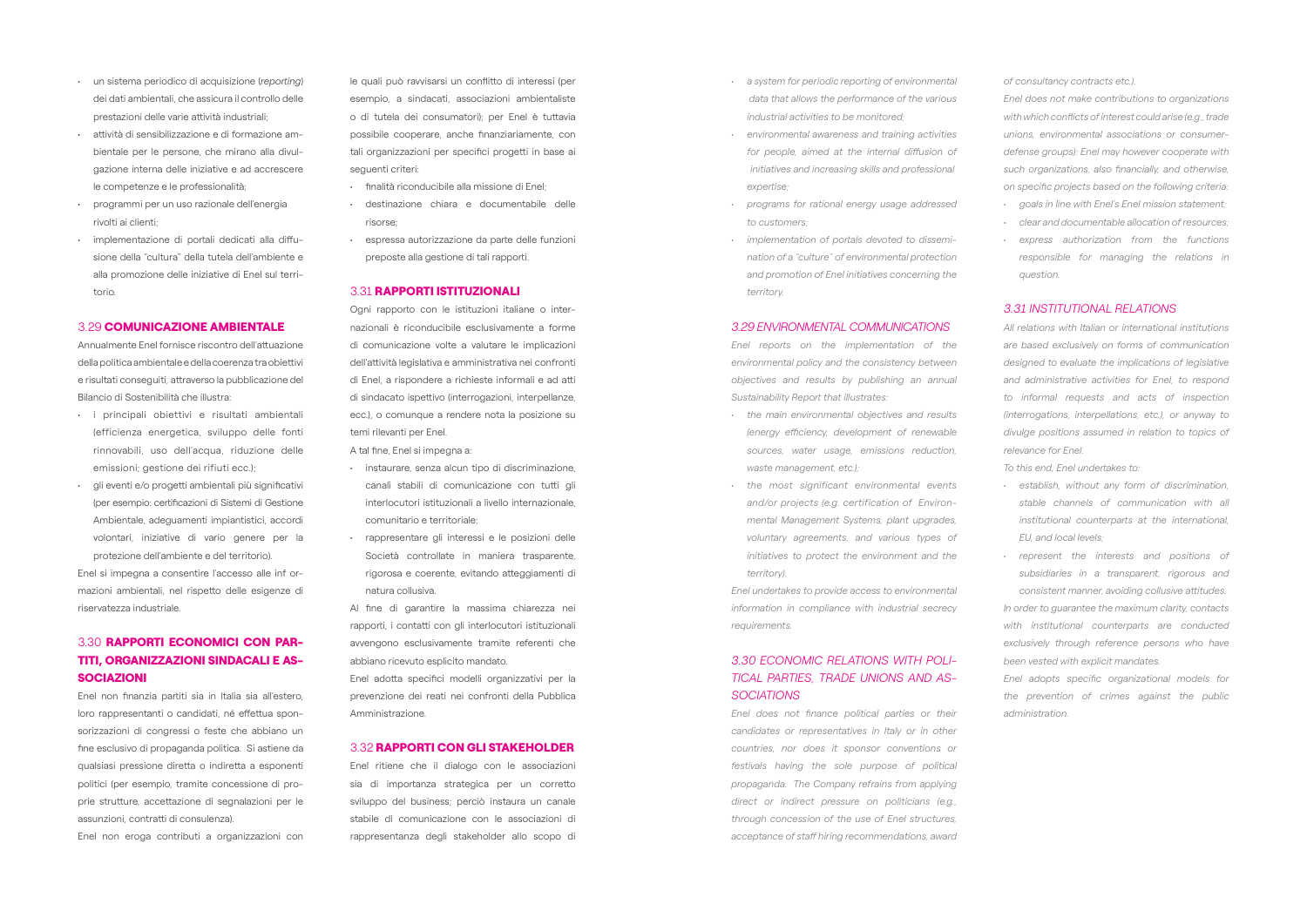cooperare nel rispetto dei reciproci interessi, presentare le posizioni di Enel e prevenire possibili situazioni di conflitto.

A tal fine, Enel:

- garantisce risposta alle osservazioni di tutte le associazioni;
- quando possibile, è orientata a informare e coinvolgere, sui temi che interessano specifiche classi di stakeholder, le più qualificate e rappresentative associazioni di categoria.

## 3.33 CONTRIBUTI E SPONSORIZZA-ZIONI

Enel SpA, con altre Società del Gruppo, ha costituito un'Associazione senza scopo di lucro – Enel Cuore Onlus - che ha lo scopo di intervenire nei campi del sociale e del non profit, nel rispetto del ruolo e dell'etica di ciascuno.

Enel Cuore onlus ha lo scopo di perseguire esclusive finalità di solidarietà sociale nei confronti di soggetti svantaggiati, con particolare riferimento alle persone con disabilità, ai malati, all'infanzia e alla terza età. Essa costituisce il principale strumento del Gruppo Enel in tali ambiti.

Enel supporta, attraverso gli strumenti offerti dall'ordinamento giuridico vigente (e.g. erogazioni liberali, attività di sponsorizzazione o stipulando specifiche convenzioni), iniziative che possano riguardare i temi del sociale, dell'ambiente, dello sport, dello spettacolo e dell'arte, della divulgazione scientifica e tecnologica. In particolare, le attività di sponsorizzazione dovranno offrire garanzia di qualità, e potranno rispondere a specifiche esigenze territoriali (laddove Enel intenda sostenere iniziative in territori di interesse industriale) in stretto rapporto con i soggetti attivi negli ambiti territoriali interessati (a titolo esemplificativo, istituzioni, enti locali, enti del terzo settore) con i quali Enel collabora alla progettazione.

In ogni caso, nella scelta delle proposte cui aderire, Enel presta particolare attenzione a ogni possibile conflitto di interessi di ordine personale o aziendale (per esempio, rapporti di parentela con i soggetti interessati o legami con organismi che possano,

per i compiti che svolgono, favorire in qualche modo l'attività di Enel).

La gestione delle erogazioni liberali e delle attività di sponsorizzazione risulta disciplinata da apposite procedure interne, al fine anche di garantirne coerenza, trasparenza e compliance alla normativa applicabile.

#### 3.34 ANTITRUST E ORGANI REGOLATORI

Enel dà piena e scrupolosa osservanza alle regole antitrust e alle Authority regolatrici del mercato.. Enel non nega, nasconde, manipola o ritarda alcuna informazione richiesta dall'Autorità antitrust e dagli altri organi di regolazione nelle loro funzioni ispettive, e collabora attivamente nel corso delle procedure istruttorie.

Per garantire la massima trasparenza, Enel si impegna a non trovarsi con dipendenti di qualsiasi Authority e loro familiari in situazioni di conflitto di interessi.

## 3.35 AUTORITÀ PER LA PROTEZIONE DEI DATI PERSONALI

Enel collabora con le Autorità di riferimento per la materia della privacy, attraverso il *Data Protection Officer*, preposto al contatto e alla gestione delle procedure istruttorie, secondo quanto previsto dalle policy di gruppo e dalle normative in materia di protezione dei dati personali. Il *Data Protection Officer* garantisce il rispetto della normativa sulla protezione dei dati nei paesi ove opera Enel a contatto con i propri clienti.

#### *3.32 STAKEHOLDER RELATIONS*

*Enel believes that dialogue with associations is strategically important for correct business development; the Company has therefore set up a stable channel of communication with stakeholder representative associations in order to co-operate in accordance with mutual interests, present the positions of Enel, and prevent the emergence of possible situations of conflict.*

*To this end, Enel:*

- *guarantees a response to observations submitted by all associations;*
- *• whenever possible, attempts to inform and engage the most authoritative and representative associations concerning topics that affect specific stakeholder categories.*

## *3.33 CONTRIBUTIONS AND SPONSOR-SHIPS*

*Enel SpA, with other Group companies, has established a non-profit association – Enel Cuore Onlus – with the purpose of operating in social and non-profit areas, with due regard for the role and ethical convictions of each individual.*

*The aim of Enel Cuore Onlus is to pursue exclusive solidarity objectives to assist disadvantaged parties, especially the disabled, the sick, children, and senior citizens. The association is the Enel Group's main instrument in these areas.*

*Enel uses the instruments offered by the current legal system (e.g., charitable donations, sponsorships, or entering into specific agreements), initiatives that may address social, or environmental topics, sport, entertainment, the arts, and scientific and technological disclosures. In particular, sponsorship activities must offer a guarantee of quality and they can comply with specific territorial requirements (where Enel intends to support initiatives in areas of industrial interest) in close liaison with the entities active in the geographical areas concerned (by way of example, institutions, local authorities, third sector organizations) with which Enel collaborates in the planning phase. In any case, in choosing the proposals to adopt Enel pays special attention to*  *all possible conflicts of interest, both personal and company (e.g., family ties with interested parties or ties with bodies that may, due to their roles, favor the activities of Enel in some way).*

*Management of charitable donations and sponsorship activities is regulated by specific internal procedures in order to guarantee consistency, transparency, and compliance with the applicable legislation.*

## *3.34 ANTITRUST AND REGULATORY BO-DIES*

*Enel fully and scrupulously observes antitrust regulations, as well as those of market regulation authorities. Enel does not deny, conceal, manipulate or delay submission of any information requested by the antitrust authorities or by other regulatory bodies in the course of their inspections, and cooperates actively during any investigative procedures.*

*To guarantee the maximum transparency, Enel undertakes to prevent the occurrence of any situations of conflict of interest involving the employees of any authority and their family members.*

#### *3.35 DATA PROTECTION AUTHORITIES*

*Enel collaborates with the reference authorities for data protection matters via the Data Protection Officer, who is responsible for contact and management of investigation procedures in accordance with the provisions of the Group policy and regulations concerning data protection. The Data Protection Officer guarantees compliance with data protection regulations in the countries in which Enel operates in contact with its customers.*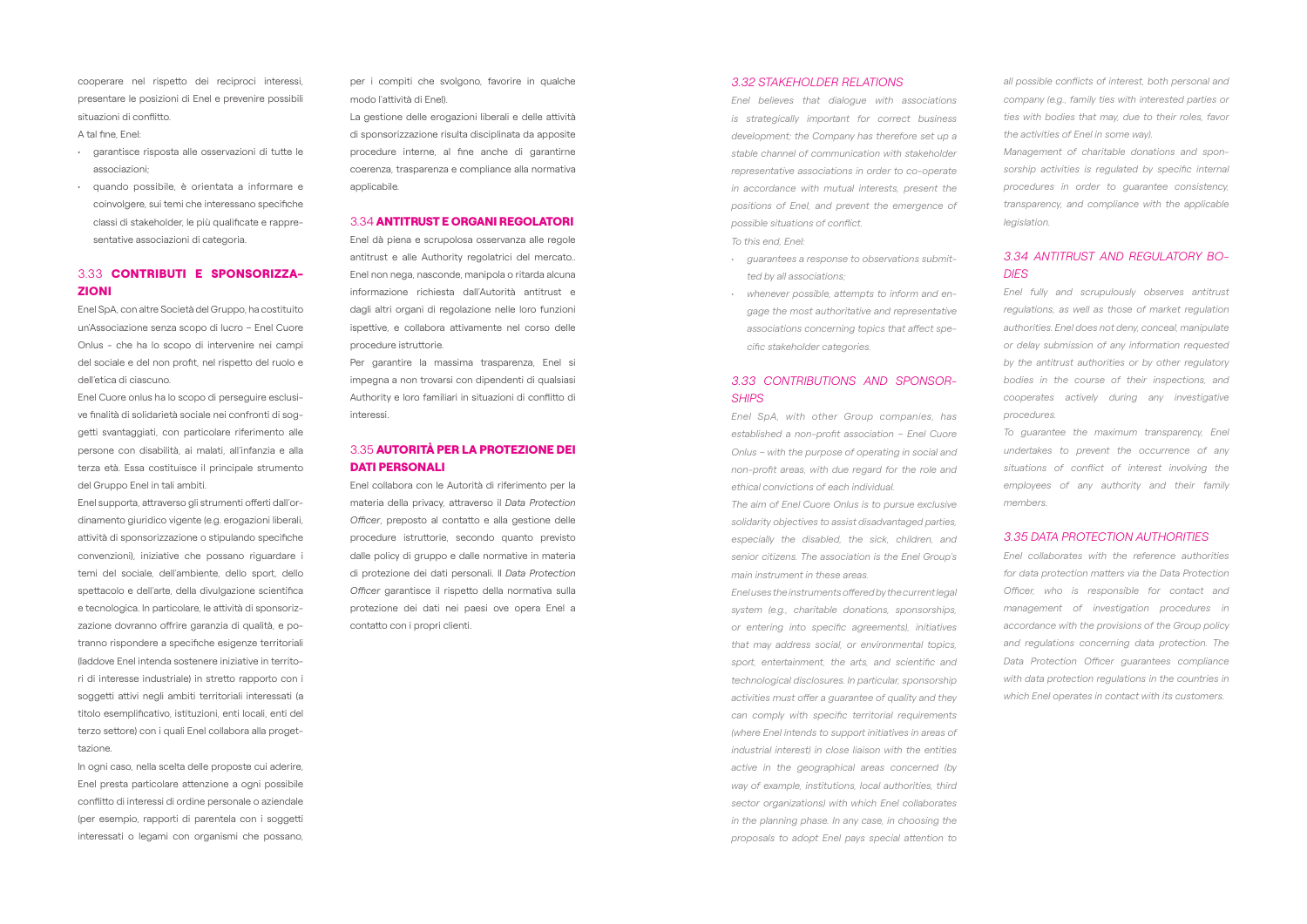

## *4 Implementation methods*

## 4.1 COMPITI DEL COMITATO CONTROL-LO E RISCHI IN MATERIA DI ATTUAZIO-NE DEL CODICE ETICO

In materia di Codice Etico competono al Comitato Controllo e Rischi di Enel SpA i seguenti compiti:

- esaminare le relazioni periodiche predisposte dal Responsabile dalla Funzione Audit concernenti le violazioni del Codice;
- esaminare eventuali modifiche o integrazioni al Codice Etico da sottoporre, previo esame anche da parte del Comitato per la Corporate Governance e la Sostenibilità, all'approvazione del Consiglio di Amministrazione di Enel SpA.

#### 4.2 COMPITI DELLA FUNZIONE AUDIT

Al responsabile della Funzione Audit sono attribuiti i seguenti compiti:

- verificare l'applicazione e il rispetto del Codice Etico attraverso un'analisi e una valutazione del sistema di controllo interno a presidio dei processi aziendali con significativi impatti sull'etica aziendale;
- monitorare le iniziative per la diffusione della conoscenza e della comprensione del Codice Etico;
- ricevere e analizzare le segnalazioni di violazione del Codice Etico.

Tali attività sono effettuate con il supporto delle Funzioni aziendali interessate, disponendo del libero accesso a tutta la documentazione ritenuta utile.

#### 4.3 COMUNICAZIONE E FORMAZIONE

Il Codice Etico è portato a conoscenza degli stakeholder interni ed esterni mediante apposite attività di comunicazione (per esempio, la consegna a tutte le persone di copia del Codice, sezioni dedicate nell'intranet aziendale e sul sito internet, inserimento di apposite clausole etiche in tutti i contratti ecc.). Alle Funzioni Innovability, Legale Compliance e Persone e Organizzazione è attribuito il compito di promuovere il miglioramento continuo dell'etica e le iniziative per la diffusione della conoscenza e della comprensione del Codice Etico. Allo scopo di assicurare la corretta comprensione del Codice Etico per tutte le persone di Enel, la Funzione Persone e Organizzazione predispone e realizza un piano di formazione volto a favorire la conoscenza dei princípi e delle norme etiche. Le iniziative di formazione sono differenziate secondo il ruolo e la responsabilità delle persone; per i neoassunti è previsto un apposito programma formativo che illustra i contenuti del Codice di cui è richiesta l'osservanza.

#### 4.4 SEGNALAZIONI DEGLI STAKEHOLDER

Enel provvede a stabilire per ogni stakeholder specifici canali di comunicazione cui rivolgere le proprie segnalazioni. In alternativa, tutti gli stakeholder di Enel possono segnalare ogni violazione o sospetto di violazione del Codice Etico<sup>5</sup> alla Funzione Audit che provvede a un'analisi della segnalazione, ascoltando eventualmente l'autore e il responsabile della presunta violazione. Enel agisce in modo da garantire i segnalanti contro qualsiasi tipo di ritorsione

## *4.1 TASKS OF THE CONTROL AND RISKS COMMITTEE REGARDING IMPLEMENTA-TION OF THE CODE OF ETHICS*

*In relation to the Code of Ethics the Enel SpA Control and Risks Committee is responsible for the following tasks:*

- *examining the periodic reports prepared by the Head of the Audit Function concerning violations of the Code;*
- *• examining any amendments or additions to the Code of Ethics to be submitted to the Enel SpA Board of Directors for approval following examination by the Corporate Governance and Sustainability Committee.*

## *4.2 RESPONSIBILITIES OF THE AUDIT FUN-CTION*

*The head of the Audit Function is assigned the following responsibilities:*

- *• check application and respect of the Code of Ethics by means of analysis and evaluation of the internal control system monitoring corporate processes having significant impacts on corporate ethics;*
- *• monitor initiatives to raise awareness and understanding of the Code of Ethics;*
- *• receive and analyze reports of violations of the Code of Ethics.*

*These activities shall be performed with the support of the company functions concerned, with unrestricted access to all documentation deemed to be useful.*

#### *4.3 COMMUNICATIONS AND TRAINING*

*The Code of Ethics is brought to the attention of internal and external stakeholders through specific communication activities (e.g. consignment of a copy of the Code to all Enel people, dedicated sections of the Company Intranet and its website, inclusion of specific ethical clauses in all contracts, and so forth). The Innovability, Legal Compliance, and People and Organization Functions are assigned with the task of promoting ongoing improvement of ethics and initiatives for the dissemination of awareness and understanding of the Code of Ethics.In order to ensure that all Enel people have a correct understanding of the Code of Ethics, the People and Organization Function prepares and implements a training plan aimed at promoting knowledge of the principles and ethical standards. Training initiatives are differentiated in accordance with the roles and responsibilities of people; new recruits undergo a dedicated training program that illustrates the contents of the Code they are expected to observe.*

#### *4.4 STAKEHOLDER REPORTS*

*Enel establishes specific communication channels through which each stakeholder can submit reports. Alternatively, any Enel stakeholder may report violations or suspected violations of the Code of Ethics5 to the Audit Function, which analyzes the report, contacting the author if necessary, and the person responsible for the alleged violation.Enel takes steps to ensure that whistleblowers are not subject* 

<sup>5</sup> Le segnalazioni possono essere inviate con le seguenti modalità • tramite web o numero verde come indicato alla pagina web del Codice Etico Enel (www.enel.com/it/investitori/sostenibilita/temi-performance-sostenibilita/principi-base/codice-etico). • lettera all'indirizzo: Enel SpA - Funzione Audit - Codice Etico. Via Dalmazia, 15 - 00198 Roma

<sup>5</sup> Reports can be sent with the following methods • via the Web or toll-free number shown on the Enel Code of Ethics web page

<sup>(</sup>www.enel.com/investors/sustainability/sustainability-topics-and-performances/principles-underpinning-our-work/code-ethics). • by sending a letter to: Enel SpA - Audit Function - Code of Ethics. Via Dalmazia, 15 - 00198 Rome, ITALY.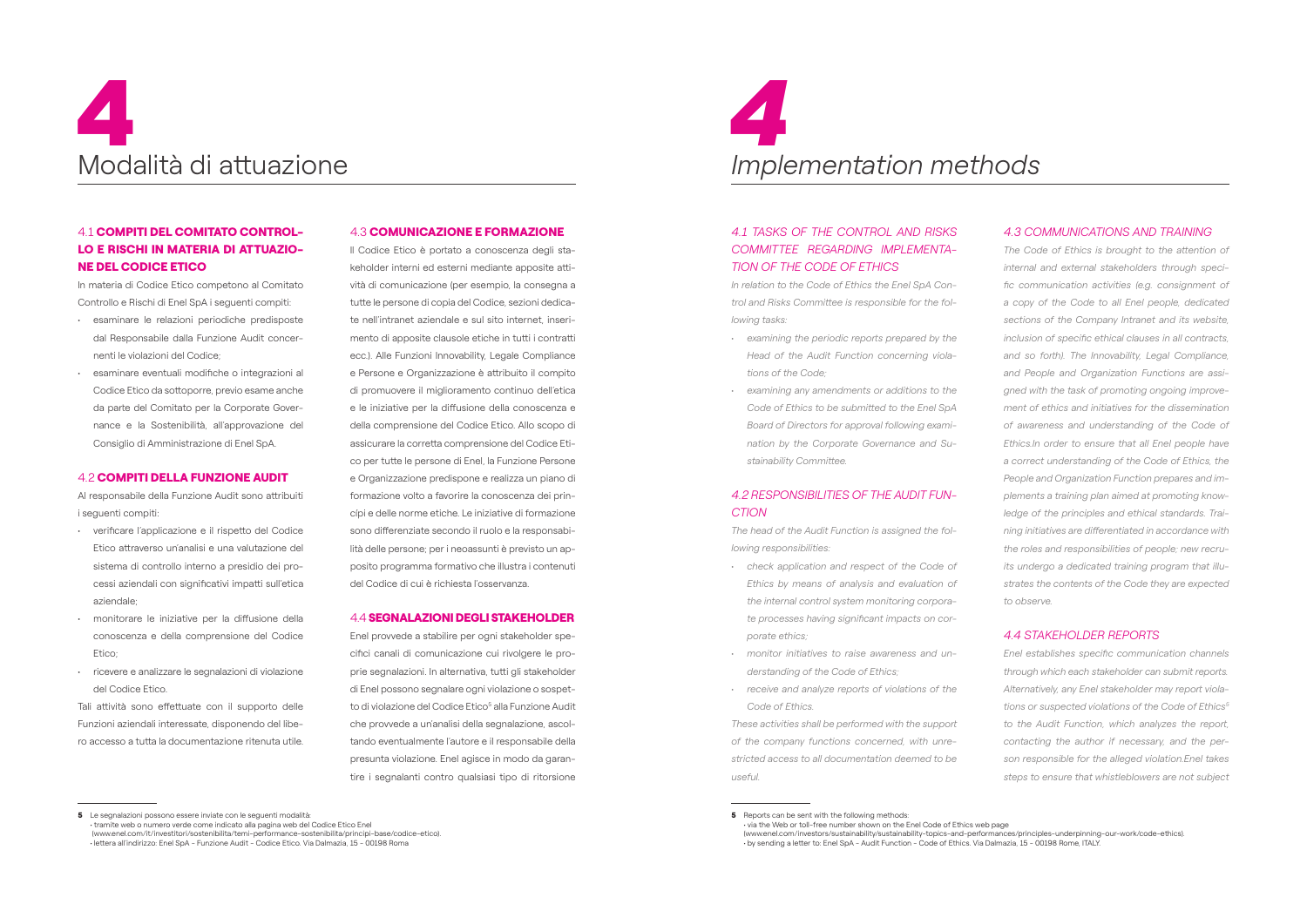intesa come atto che possa dar adito anche al solo sospetto di essere una forma di discriminazione o penalizzazione. È inoltre assicurata la riservatezza dell'identità del segnalante, fatti salvi gli obblighi di legge.

#### 4.5 VIOLAZIONI DEL CODICE ETICO

La Funzione Audit riporta le violazioni del Codice Etico emerse in conseguenza delle segnalazioni degli stakeholder o dell'attività di auditing e le relative proposte di azioni correttive:

- al Comitato Controllo e Rischi, al Presidente del Consiglio di Amministrazione e all'Amministratore Delegato di Enel SpA, i quali valutano l'opportunità di comunicare al Consiglio di Amministrazione i casi più significativi;
- agli organismi societari delle società controllate direttamente ed indirettamente per le tematiche di competenza.

I provvedimenti conseguenti all'accertamento delle violazioni sono definiti dalle strutture aziendali competenti secondo quanto disposto dalle norme nazionali applicabili.

#### 4.6 BILANCIO DI SOSTENIBILITÀ

Enel S.p.A, e le Società del Gruppo vincolate da prescrizioni normative, si impegnano a predisporre annualmente un Bilancio di Sostenibilità conforme ai migliori standard nazionali e internazionali, che esamina le tre dimensioni di responsabilità economica, sociale e ambientale.

Il Bilancio di Sostenibilità offre un rendiconto chiaro, veritiero e corretto dei risultati ottenuti in tutte le aree di rapporto con gli stakeholder in relazione ai princípi e agli impegni assunti nel Codice Etico, nonché agli obiettivi di miglioramento stabiliti periodicamente, presentando, in caso di eventi straordinari o eccezionali (cambiamento di perimetro o nuove acquisizioni), dei focus dedicati.

## 4.7 COMPITI DELL'UNITÀ PREPOSTA ALLA SOSTENIBILITÀ

In materia di responsabilità ESG (ambientale, socia-

le e di governance) ispirata al Codice Etico e definita come l'impegno dell'azienda a perseguire un modello di sviluppo sostenibile, all'unità preposta alla Sostenibilità competono i seguenti compiti:

- garantire la diffusione della sostenibilità valorizzando l'impegno dell'Azienda per lo sviluppo economico sostenibile, in particolare cooperando con le competenti Funzioni aziendali per la sua promozione in Enel;
- relazionarsi con tutti gli analisti di sostenibilità e le agenzie di rating al fine di promuovere le best practice di Enel di natura sostenibile, aumentando così l'interesse degli investitori socialmente responsabili verso Enel;
- predisporre il Piano di Sostenibilità e il Bilancio di Sostenibilità e i relativi rapporti periodici;
- coinvolgere gli stakeholder ai fini della predisposizione della matrice di materialità<sup>6</sup> dell'individuazione degli obiettivi di sostenibilità e della predisposizione del Bilancio di Sostenibilità;
- sottoporre il Bilancio di Sostenibilità alla valutazione del Comitato Controllo e Rischi e del Comitato Corporate Governance e Sostenibilità;
- cooperare con le diverse Funzioni aziendali di Enel all'individuazione degli obiettivi di responsabilità sociale e allo sviluppo dei progetti che ne conseguono, e collaborare alla formulazione del piano industriale per gli aspetti di sostenibilità;
- proporre al Comitato Controllo e Rischi e al Comitato Corporate Governance e Sostenibilità le modifiche e le integrazioni da apportare al Codice Etico, di concerto con le Funzioni aziendali interessate.

#### 4.8 VERIFICA ESTERNA

Enel sottopone il proprio Bilancio di Sostenibilità alla verifica esterna da parte di una Società indipendente accreditata. Inoltre, partecipa alle attività nazionali e internazionali per la messa a punto di standard e criteri in materia di responsabilità sociale.

*to any acts of retaliation, meaning actions that may give rise even to the suspicion of discrimination or penalization. In addition, confidentiality is guaranteed with regard to the identity of whistleblowers, without prejudice to legal obligations.*

#### *4.5 VIOLATIONS OF THE CODE OF ETHICS*

*The Audit Function reports violations of the Code of Ethics that emerge following reports of stakeholders or the auditing activity and the related proposals for corrective actions:*

- *to the Control and Risks Committee, the Chair of the Board of Directors and the Chief Executive Officer of Enel SpA, who evaluate the need to inform the Board of Directors of the most significant cases;*
- *to the corporate bodies of directly or indirectly controlled subsidiaries for the issues of competence.*

*Provisions consequent to verification of violations are defined by the competent corporate structures in accordance with the matters provided for by the applicable national legislation.*

#### *4.6 SUSTAINABILITY REPORT*

*Enel SpA, and the Group companies bound by legal prescriptions, undertake to prepare an annual Sustainability Report in compliance with the best national and international standards, illustrating the areas of economic, social, and environmental responsibility.*

*The Sustainability Report provides a clear, truthful and fair account of the results achieved in all areas of relations with stakeholders according to the principles and commitments assumed in the Code of Ethics, together with the periodically established goals for improvement, and provides specific focus reports when extraordinary or exceptional events occur (change of scope or new acquisitions).*

#### *4.7 DUTIES OF THE SUSTAINABILITY UNIT*

*As regards ESG responsibility (environmental, social* 

*and governance), which draws inspiration from the Code of Ethics and is defined as the company's commitment to pursuing a sustainable development model, the Sustainability unit is responsible for:*

- *• ensuring the dissemination of a culture of sustainability, leveraging the Company's commitment to sustainable economic development, especially through cooperation with the competent corporate functions for its promotion in Enel;*
- *• maintaining communications channels with sustainability analysts and rating agencies in order to promote best sustainability practices in Enel, thus increasing the interests of socially responsible investors in Enel;*
- *• drafting the Sustainability Plan and the Sustainability Report and related periodic reports;*
- *engaging stakeholders with the aim of preparing the materiality matrix6, in identifying sustainability objectives and in drawing up the Sustainability Report;*
- *• submitting the Sustainability Report to the assessment of the Control and Risks Committee and the Corporate Governance and Sustainability Committee;*
- *cooperating with the various Enel corporate functions in identifying social responsibility objectives and the development of the resulting projects, as well as cooperating in the development of the business plan on the aspects regarding sustainability;*
- *proposing the amendments and additions to be made to the Code of Ethics to the Control and Risk Committee and to the Corporate Governance and Sustainability Committee, in concert with the interested Company Functions.*

#### *4.8 EXTERNAL AUDIT*

*Enel subjects its Sustainability Report to an external audit conducted by an independent accredited firm. In addition, it takes part in the national and international activities for the formulation of standards and criteria in relation to social responsibility.* 

<sup>6</sup> La matrice di materialità (o matrice delle priorità) permette di identificare e valutare i temi prioritari per gli stakeholder ponderati sulla base della loro rilevanza, confrontandoli con le priorità del Gruppo e con la strategia industriale considerando gli impatti generati e subiti.

<sup>6</sup> The materiality matrix (or priorities matrix) makes it possible to identify and evaluate the material topics for stakeholders, weighted in accor dance with their relevance, correlating them with the Group priorities and with the industrial strategy, considering the impacts generated and suffered.